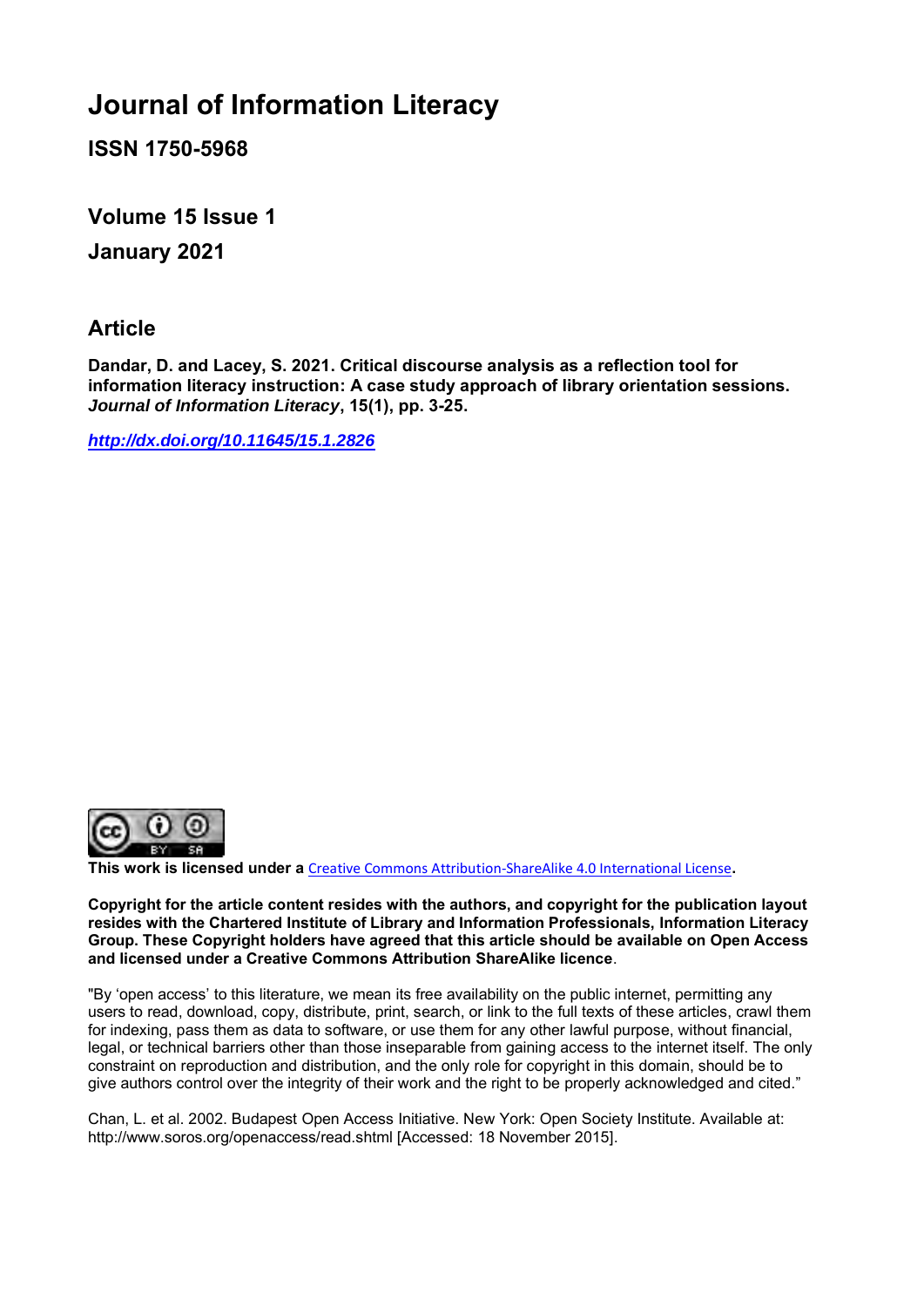# **Critical discourse analysis as a reflection tool for information literacy instruction: A case study approach of library orientation sessions**

**Devina Dandar, Librarian, Scholarly Communication, Royal Roads University. Email: [devina.dandar@royalroads.ca](mailto:devina.dandar@royalroads.ca)  ORCID: [0000-0002-0665-1918](http://orcid.org/0000-0002-0665-1918)**

**Sajni Lacey, Learning and Curriculum Support Librarian, University of British Columbia Okanagan. Email: [sajni.lacey@ubc.ca](mailto:sajni.lacey@ubc.ca) Twitter: [@LaceySajni](https://twitter.com/laceysajni?lang=en)**

# **Abstract**

This article uses the theoretical perspectives of critical discourse analysis (Mayr, 2008; Fairclough, 1992) and critical pedagogy (Pagowsky & McElroy, 2016; Accardi, et al., 2010) to explore how language is a socially regulating structure used to represent and maintain power within the academic context. These perspectives are applied to two case studies of library terminology used in the authors' library orientation sessions to examine how language reinforces Western academic ideologies and structures of power in the information literacy (IL) classroom. This analysis facilitates an exploration of how language used in these contexts can both alienate and empower students within the IL classroom. In addition, other aspects that are explored include power dynamics and student voice within the classroom, critical discourse analysis as a tool for IL instruction reflection, and how these are connected to critical pedagogy. The authors also provide questions regarding privilege and power in IL to support library professionals in fostering meaningful reflections and dialogue, challenging their status quo and exploring new approaches to using critical IL in teaching.

# **Keywords**

CA; critical discourse analysis; critical pedagogy; information literacy; language; library orientation; power; textual analysis

# **1. Author positionality statements**

Devina Dandar: I am a multi-ethnic, cis-gendered and able-bodied woman identifying as a visible minority and consider myself privileged due to my birthplace in Toronto as part of the middle class. I have used my class privilege to pursue higher education, my career as a librarian and my professional interests while at the same time being marginalised throughout my academic journey as a result of my skin colour. In my professional life, I have worked in academic and government libraries, both types of institutions that encourage racial diversity in employment but operate in a colonial system of power and authority, which I must carefully navigate considering my intersectional factors. I also acknowledge and consider how these factors affect my instructional practice and the students I serve as a librarian. I am grateful to live and work on the Traditional lands of the Xwsepsum (Esquimalt) and Lekwungen (Songhees) peoples.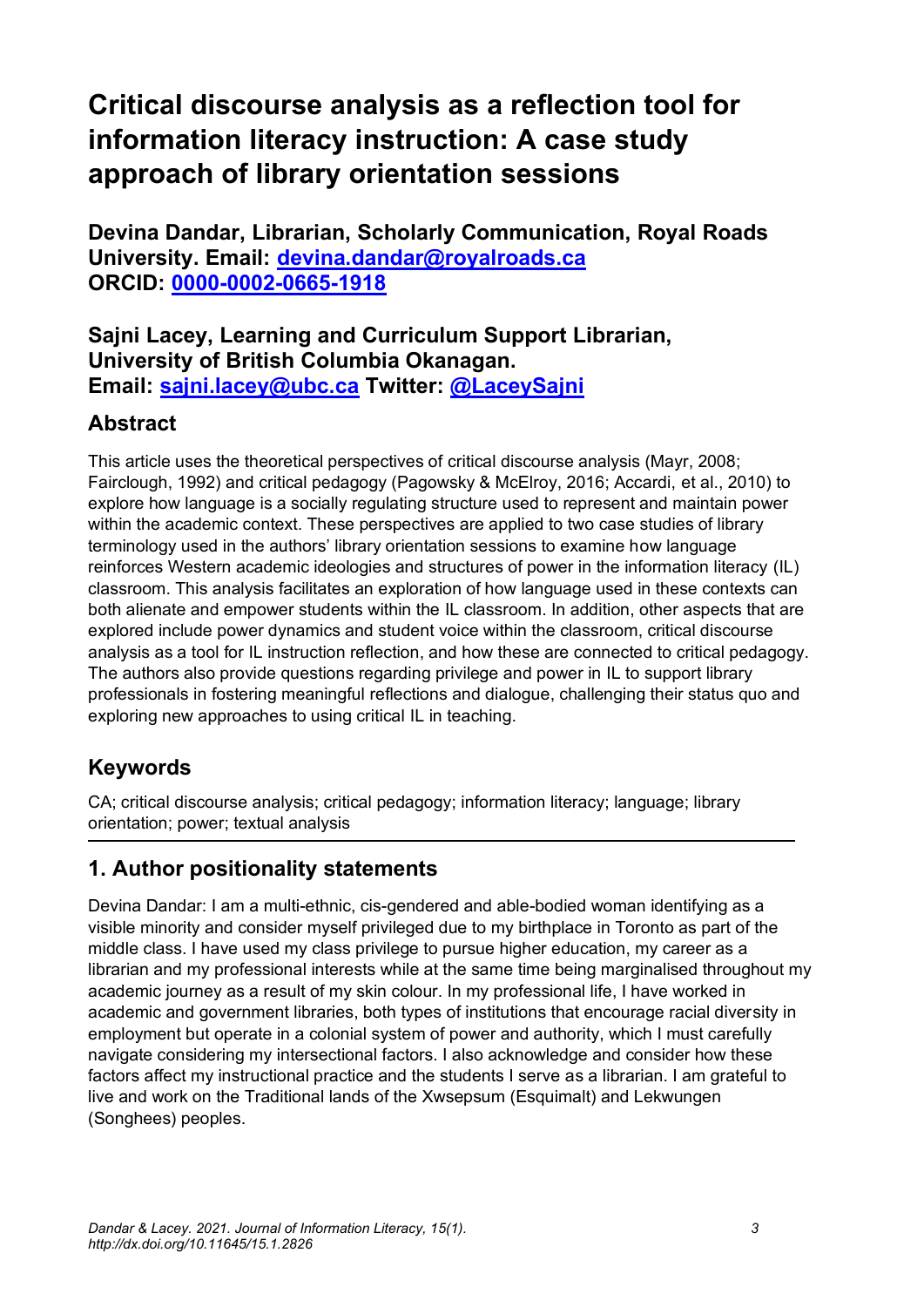Sajni Lacey: I am a biracial, cis-gendered, able-bodied, settler woman. I have been able to access and use my white privilege in contexts where it benefits me, while also being marginalised as a result of being biracial. While recognising that identities can be chosen and self-defined, they are also often imposed and projected. I have spent my entire professional career in academic libraries, and have found that the language, information, and access that we provide within these libraries often perpetuates and supports the very systems of oppression and hegemony that represents post-secondary institutions and libraries as colonial institutions. My positionality within this context is to strive to use both aspects of my identity to subvert, and when possible change, who, what, and how historically and systematically underrepresented identities are represented, included, and respected. I would also like to acknowledge that I live and work as an uninvited settler on the unceded territory of the Syilx Peoples.

# **2. Introduction**

The following article is based on an accepted workshop for the LILAC Conference 2020.

Language has a socially regulating function that can be used to organise, represent, and enable power within the higher education classroom, and is inextricably tied to information practices connected to the social and political dimensions of language, and the creation and dissemination of information. Within the field of library work, instruction facilitates students' exploration of how information is created and influenced by social and political conditions, and within that, how discourse is reflected in those contexts (Baer, 2016). This is the premise that informed a series of conversations between the authors, both academic librarians, around their positions of authority within the library classroom, and the language choices made within that context to orient students to the library and its practices. As a result of those conversations, this article explores how the language used in library instruction both reinforces Western academic ideologies and structures of power and privilege within the library classroom through the lens of critical discourse analysis (CDA) and critical pedagogy (CP). Additional concepts that will be examined include language adopted by library professionals to communicate acceptable access to information within the academic library environment, how this influences students' perception of who is in power within the academic library classroom, and how this context can define the role of the learner and the instructor within that space.

In particular, the article also explores the authors' first attempt at using CDA to analyse frequently used terminology in their own introductory or first-year level library instruction sessions. The authors discussed together how the language used in these sessions could be alienating due to assumptions made of students' past knowledge and experience with libraries within the Western context. In addition, it was discussed how knowledge of this language can also be empowering in that the ability to engage and utilise the language of the library for research and academic work can lead to success in post-secondary education by meeting the expectations of that context. The authors also provide suggestions for how to reconsider these language choices and their implications within the library classroom and pose questions regarding privilege and power to support library professionals in fostering meaningful reflections and dialogue, challenging their status quo, and exploring new approaches to using critical information literacy (IL) in library instruction.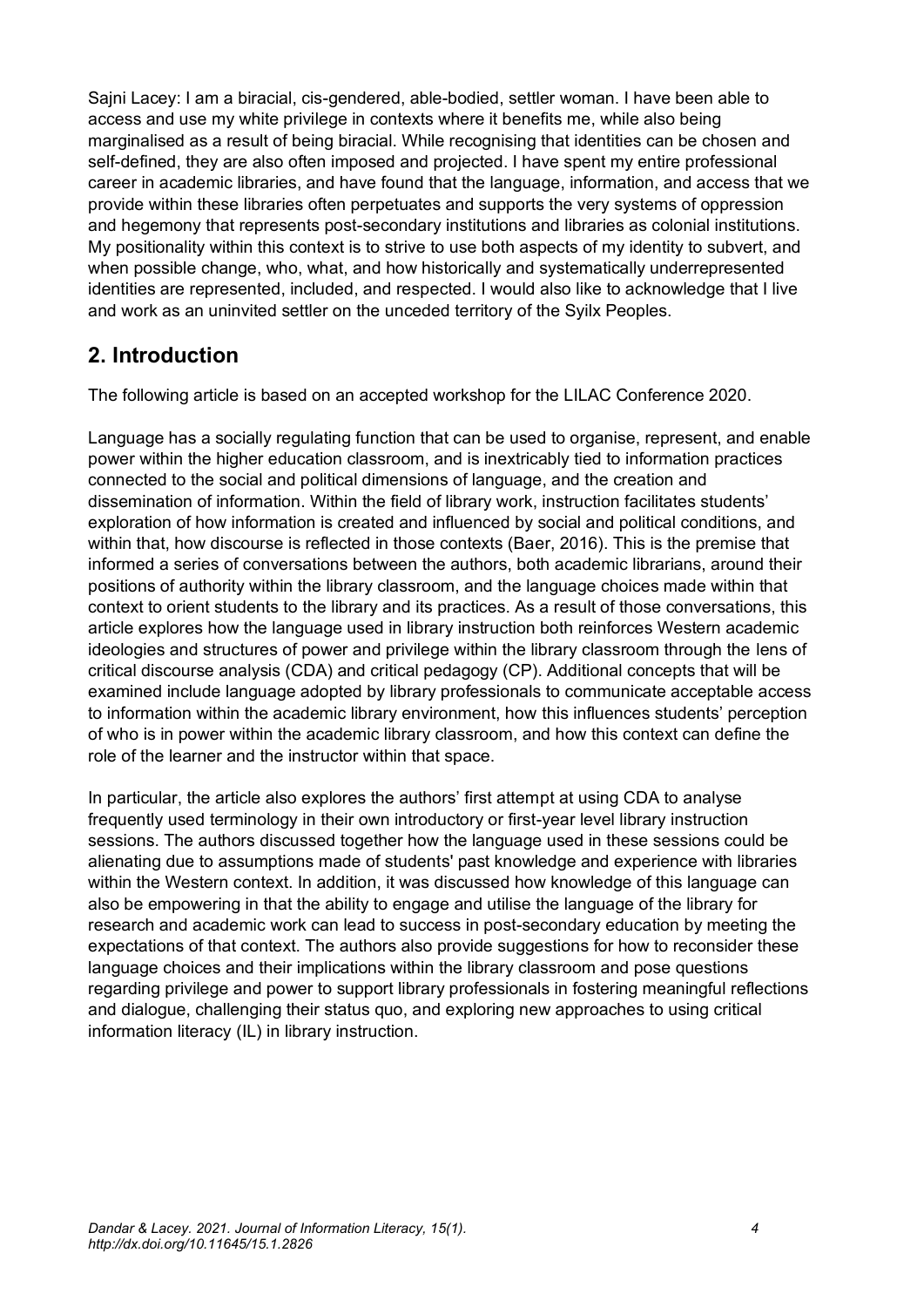## **3. Literature review**

### **3.1 Power dynamics and student voice**

At the most essential level, the power dynamics within the IL classroom at the post-secondary level is the positioning of the library professional as the expert who has the knowledge to provide to the learner. Power in this context is one of unequal relationships. As it is framed in the Association of College and Research Libraries Framework for IL ([ACRL], 2016), the goal is to move students from novice to expert through a variety of curricular activities designed, in part, by library professionals and other institutional partners that focus on interconnected IL abilities. Despite these admirable goals of the Framework, students are still schooled through a system that prioritises Western practices, behaviours, ideals and theories and reaffirms this positionality of the instructor being an expert to instil that knowledge as the norm (Ladkin, 2017). As a result, past experience with educational spaces and contexts ensures that this power inequity is maintained in terms of who provides, creates, and assesses information, based on students' experiences. Ladkin (2017) goes on to articulate something that is keenly felt by many of us who work directly with students in library instruction spaces, which is that while the student voice is recognised as important within most classrooms, it can be a challenge to directly incorporate into instruction, and those of us who teach in these spaces most often fail to 'successfully enable students to voice their opinions within the teaching and learning process…[and this]... misalignment of student voice combined with prehistoric school structures, creates an imbalance in power' (p.37). Allowing for a critical perspective to be brought from students' own lived experiences and knowledge, and connecting that to the session, course, or class context requires facilitation and space for exploration which is rarely possible within a single library session, especially considering faculty expectations, assignment deadlines, and time constraints, all of which affects the ability to develop relationships and trust with students.

As the student voice is often excluded from the instructional space (intentionally or unintentionally), it is likely that students can 'suffer from narration sickness', which may lead to a learning dynamic where the seminal argument of students as 'vessels' to be filled up with knowledge becomes acute (Freire, 2018, pp.71–72). There is an element of regulation and control that occurs within these sessions in terms of how students receive information to use in their work, as well as normalising the behaviours and language of research at the university level (Brooks, 2016; Janks et al., 2017). An important aspect of the library professional's instructional role is to show students how to navigate the library system, which with its many points of entry, can often be confusing or overwhelming. Library instructors also rely on student participation to get a sense of students' past experiences with libraries, challenges that arise with using library systems, or any questions that naturally come up when being shown a new skill or tool, but this relies on students feeling comfortable in providing that information through whatever means the instructor provides. The established process of asking for students to volunteer for participation also supports an unequal power structure as it privileges those students who understand and can replicate the language and structure of the system in their answers (Brooks, 2016). This argument, however, does not reflect the individual agency on the part of the instructor in developing a relationship or co-creating a language pattern that reflects the individual perspectives of students, their existing knowledge, and lived experience. As agency plays an important role in terms of positioning 'the educator as one who can pick and choose those aspects of students' lives that 'belong' in the realm of the classroom' (Rodriguez, 2013, p.93), which is part of how power is manifested in these spaces, the goal of this discussion is to explore how language can be used to enable agency in students, as well as what has been reflected in the ample literature on library instruction and student engagement.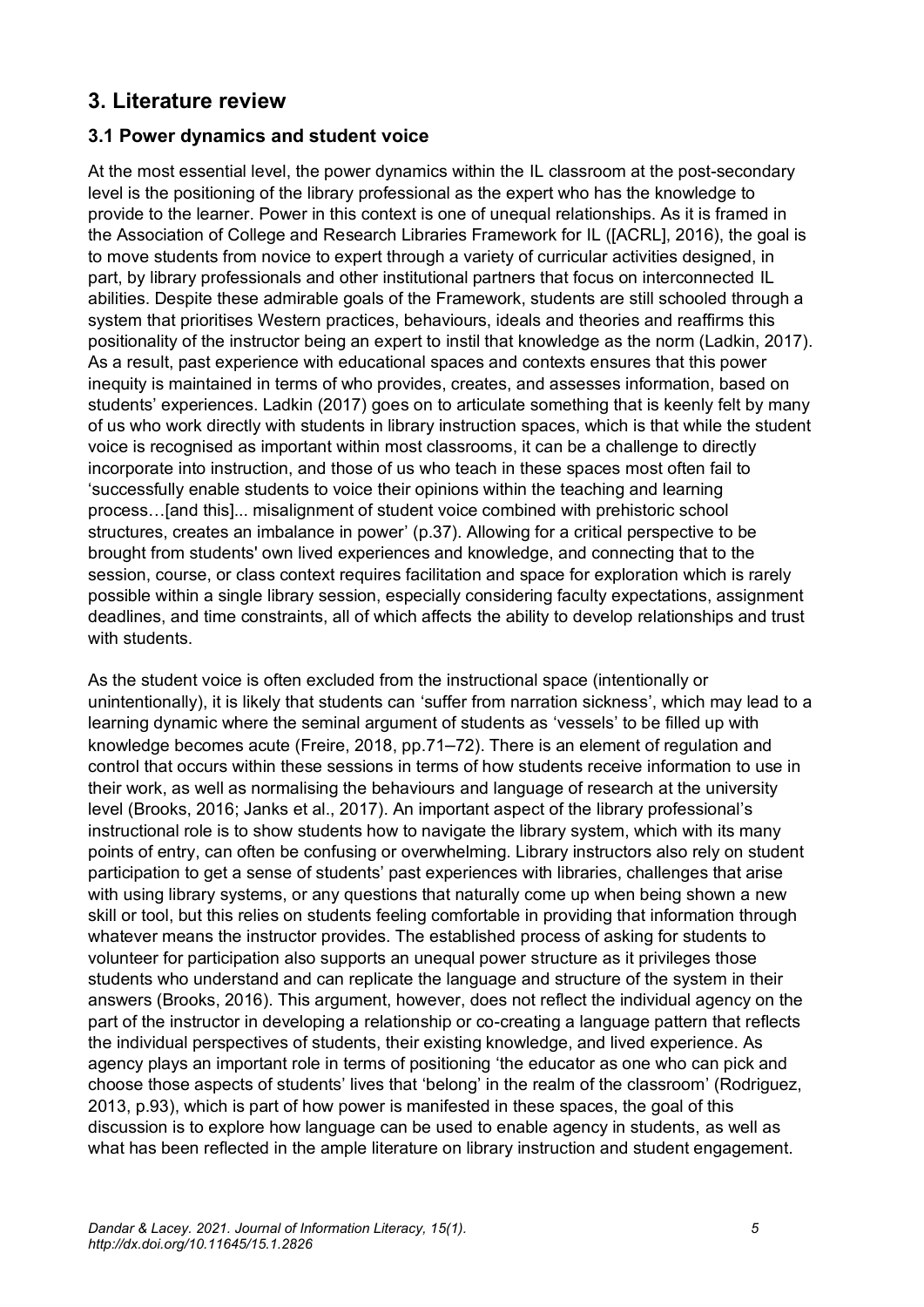Anecdotally, those who teach within the library also have learned knowledge of how students speak and engage with information that can be drawn upon to encourage student participation.

## **3.2 Critical pedagogy in librarianship**

Moreno-Lopez (2005) outlines how a critical approach to library instruction can provide an opportunity to 'reinvent the role of power, placing authority on the students, and arranging curricula and classroom practices to ensure students can develop the relative autonomy necessary to be empowered to analyse, criticise, and question not only the material they are studying, but also the texts in which the content material is presented' (para. 7). This critical approach to instruction, or CP, involves 'engaging in the theory and practice (or praxis) of inclusive and reflective teaching in order to broaden students' understanding of power structures within the education system and in society...with the ultimate goal of action...to make the world a more socially just place' (Pagowsky & McElroy, 2016, xvii). Teaching through a social justice lens, therefore, allows space for students to engage in dialogue to actively question and challenge the IL skills they are learning and applying throughout their academic journey. CP also enables the library instructor's agency to reflect on established practices, even when well-intentioned, to determine and evaluate where opportunities for dialogue are stifled.

While there is no one particular method or approach to employing the use of CP in the classroom, library instructors must reflect on their intent when applying a critical approach by setting up a learning environment where the instructor adopts a facilitator role. This shift to facilitator is in itself a language choice but reflects a larger change of the relationship that is being demonstrated within the classroom (Tewell, 2018). Freire (2018) articulates it as moving away from 'students [as] the depositories and the teacher the depositor' (p.72). Library literature discusses the importance of the facilitator role that librarians and library instruction have in regards to positively influencing student learning and knowledge (Accardi et al., 2010; Downey, 2015; Elmborg, 2006), and librarians have long since adopted this and other perspectives related to CP based on the works of the Frankfurt School, Giroux, and Freire to address inequalities and power imbalances related to the discourse in the education system.

Similarly, Scott (2016) noted that library instructors should invite students to respond to the complex concepts and language used in the ACRL IL Framework to help them better facilitate the library instruction session. Asking students to engage with the very framework used to facilitate their learning within a traditional system sets the stage for reflection and discussion of the social and political aspects of information creation, use, and dissemination, and allows for students to be stakeholders in the discussion (Scott, 2016). This discussion creates an opportunity for students to use language and vocabulary of their choosing, not solely the language dictated by the education system (or indirectly determined by the instructor), thereby shifting the roles of power and agency within the classroom space (Rodriguez, 2013). This type of co-inquiry also supports instructors in reflecting and improving upon their teaching practices and curriculum (Baer, 2016; Bovill et al., 2011), and engaging with and learning alongside students in the process of addressing power inequalities in the classroom.

### **3.3 Critical discourse analysis**

Critical discourse analysis (CDA) is a methodology that analyses texts and spoken language to assess the meaning of language used to describe and explain concepts. It sees language as a social practice 'that is the most useful for our analysis of institutional discourse, as it implies a two-way relationship between a "discursive event" and the situation, institution, and social structure in which it occurs' (Mayr, 2008, p.8). In the context of the academic library, the social practice of institutional discourse '[serves] the interests of certain groups with social power,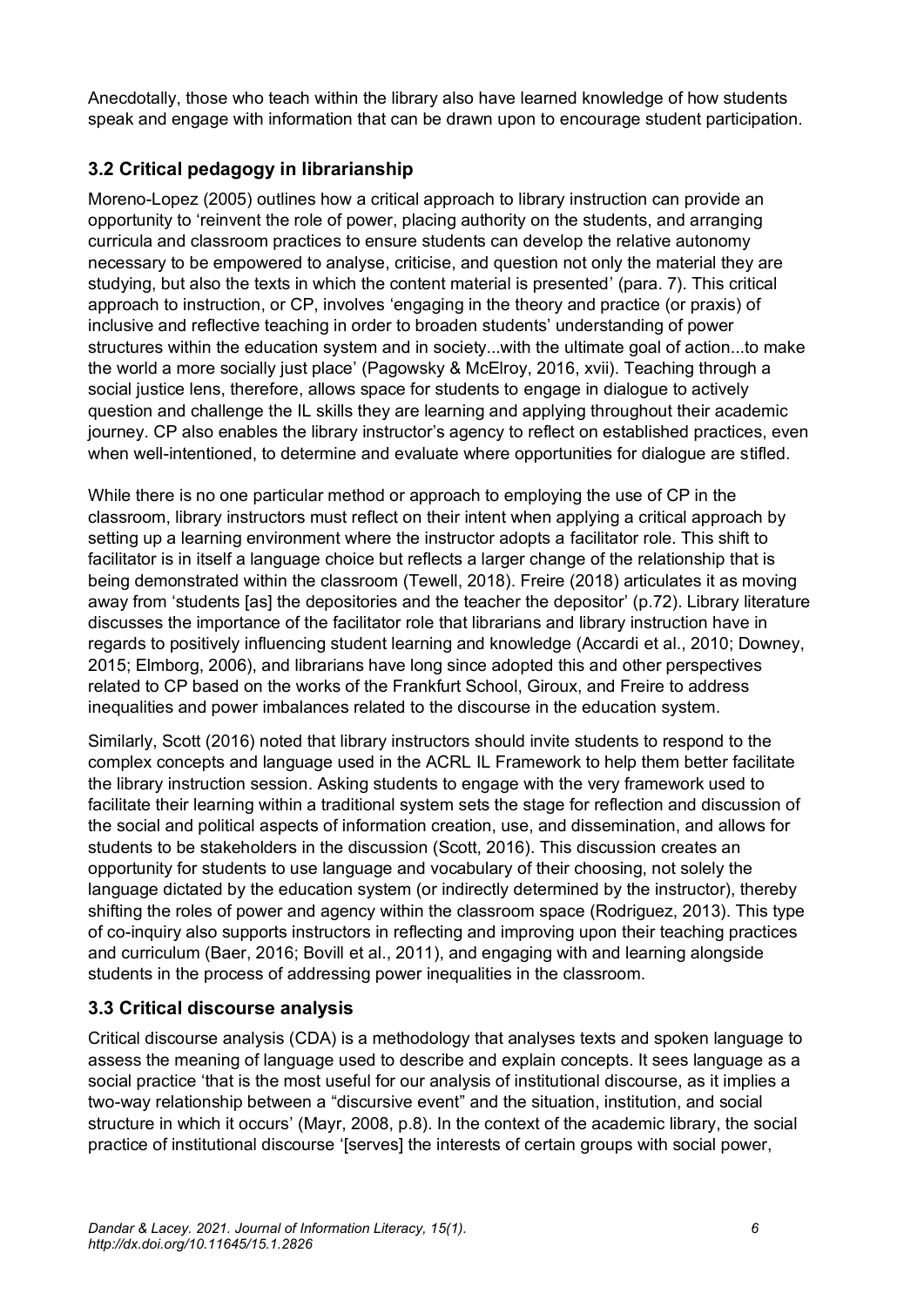ensuring that events, practices and behaviours come to be regarded as legitimate and commonsense' (Mayr, 2008, p.11,13). CDA also enables identification of how power is represented in the language used and the processes by which language (re)produces and maintains social practices and privileges certain ways of doing, thinking, and being over others (Fairclough, 1989; Fairclough, 1992; Machin & Mayr, 2012; Mulderrig et al., 2019, p.1).

Throughout this article, CDA is used to explore how the language choices used by two academic librarians reflect larger narratives of normative assumptions and barriers to engagement with students. It can also be used to examine 'enacting political and cultural agendas' as well as 'agents of culture and shapers of student consciousness' in the classroom (Elmborg, 2006, p.193); this suggests that discourse used in the library classroom plays a role in the process of examination. CDA has a 'synergy' with critical literacy (Rogers, 2017) and CP as it leads from a stance of engaging with critical language, reading, writing, and design and redesign as integral to the process of critical literacy, all of which must be considered when designing library instruction to provide opportunities for student engagement (p.4). As library professionals, we facilitate, enable, and gatekeeping access to information that is used as a form of professional currency in academia, and as a result can easily reinforce and perpetuate its language conventions. These language conventions are used all the time in library instruction, and they have become ingrained within our practice. Even without the intent of reinforcing the power structure of our institutions, we use the terms such as 'academic', 'scholarly', 'peer-reviewed', 'database', 'journal', 'citation', etc. sometimes without the recognition of how alienating this can be for those hearing it for the first time (Schaub et al., 2017). This 'expert blindness' as Scott (2001) argues, is a core part of the power dynamic in academic institutions and serves the purposes of 'disciplining populations' (p.92). This also ties in with critical language studies, which argues that the conventions that are used within a language context are inherently 'invested with power relations and ideological processes which people are often unaware of' (Fairclough, 1992, p.7). Relegating this language usage within the library context through terminology is an essential component of academic life, which perpetuates the power relationship of those who are and those who are not 'in the know' of these language practices.

### **3.4 How does critical discourse analysis connect to critical pedagogy and IL?**

CP can be enhanced by CDA to assess behaviour and the established use of language in library instructors teaching practices. Dar et al. (2010) recommend analysing three aspects to challenge interactions between the instructor and students: the text (written language that establishes and maintains power), discourse practice (student interpretation of the language used and institutional production of language to assert authority) and sociocultural practice (existing institutional social and cultural structures that provide a platform for these interactions). Using CDA in CP engages with this use of language on all three fronts. Through analyses, it seeks to enact change through addressing practices, engaging in finding solutions to power imbalances and issues, as well as changing and challenging the dynamic of those interactions. Looking at both together supports library instructors in developing a critical approach to teaching.

Critical information literacy (CIL) reflects the praxis approach that structures one of the seminal texts in this area, *Critical Library Instruction: Theories & Methods* edited by Accardi, Drabinski, and Kumbier (2010). In the introduction to the collection, the editors outline how this approach demonstrates how librarians 'adapt approaches from other fields, disciplines, and communities of practice, and make these approaches clearly relevant and useful to library instruction' (p.x). CIL is in part focused on the 'power relationships that impact information production and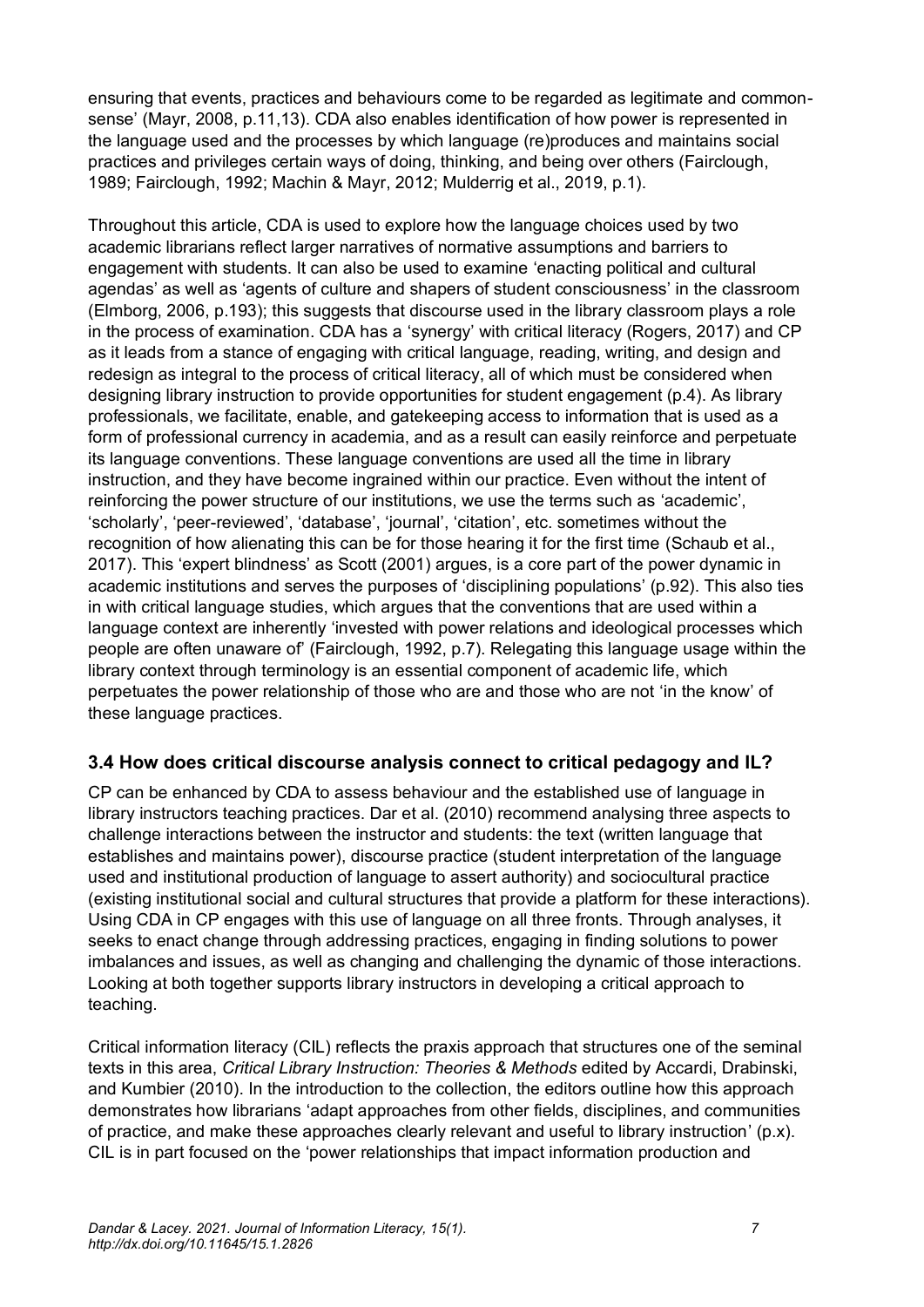dissemination and tries to move information literacy beyond the purely mechanical and technical' (Downey, 2015, p.173). Committing to CIL provides a lens for identifying privilege and power in library instruction and offers library instructors the opportunity to create an environment that prioritises the role of the student, informed by local context, to shift the discourse to be not solely defined by institutional practices. Mayr (2008) highlights how students have 'the capacity to create and impose discourses. In this way, they have considerable control over shaping our routine experiences of the world and the way we classify that world. They, therefore, have the power to foster particular kinds of identities to suit their own purposes' (p.1).

As Critten (2015) outlines, 'critical information is not just the message itself, but also the context in which it is transmitted and understood. It recognises its socially constructed nature and the political and cultural implications that come with it' (p.2). As Accardi et al. (2010) and Nicholson (2016) outline, supporting students in situating library instruction and the multiliteracies attached to that instruction are connected to a variety of systems that assume students having a deficit in their knowledge. CIL is therefore crucial in restructuring classroom power dynamics through recognising that students can provide context and content to the information structures that librarians discuss and demonstrate. This approach by its very nature requires librarians to think not only about *what* content is taught but also *how* it is taught and communicated, which inherently includes language (Critten, 2015). It requires a reflection of how space is provided for students to be critical of not only the larger picture of information production but also of how that information is provided to them from the library.

There is also a portion of language that is used in library instruction that may not be reflected in students' work. In one-shot library instruction, the goal is typically to provide an orientation of academic library language such as 'database', 'journal article', etc. while also preparing students to search using library tools. However, the language used in these sessions is not what students write about in their assignments. It is the language of the sources themselves, so the expertise on the students' part lies in being able to find, understand, contextualise and integrate that content. The library instructor's role is therefore to facilitate for the student both a translation and discussion of the language and vocabulary of the academy to the specific expectations placed on students to complete their course work successfully.

# **4. Critical discourse analysis of library instruction content**

### **4.1 Methodology for case studies**

The following case studies will explore both authors' first-time experimentation using critical discourse analysis of terminology used in their first-year library instruction sessions. It will involve a textual analysis of language used in library orientations, as well as the implications of this language being taught as a construct of the Western academic conception of a library and research. Several questions were used to guide the authors' reflection throughout the case studies such as 1) What power structures are library instructors enacting and supporting through their language choices?; 2) Do those choices indicate or demonstrate a practice that is simply reinforcing power dynamics of the post-secondary context while also providing learners with the opportunity to engage and critique?; 3) Is there a power that comes with being introduced and orientated to a set of language practices, such as what is seen and used in the academic library context?; 4) How do library instructors balance that with the realities of working and supporting hegemonic, neoliberal structures?

To create inclusion criteria, the authors first identified bibliographic terminology used in higher education settings (that is, 'academic library language') as defined in the *Multilingual Glossary*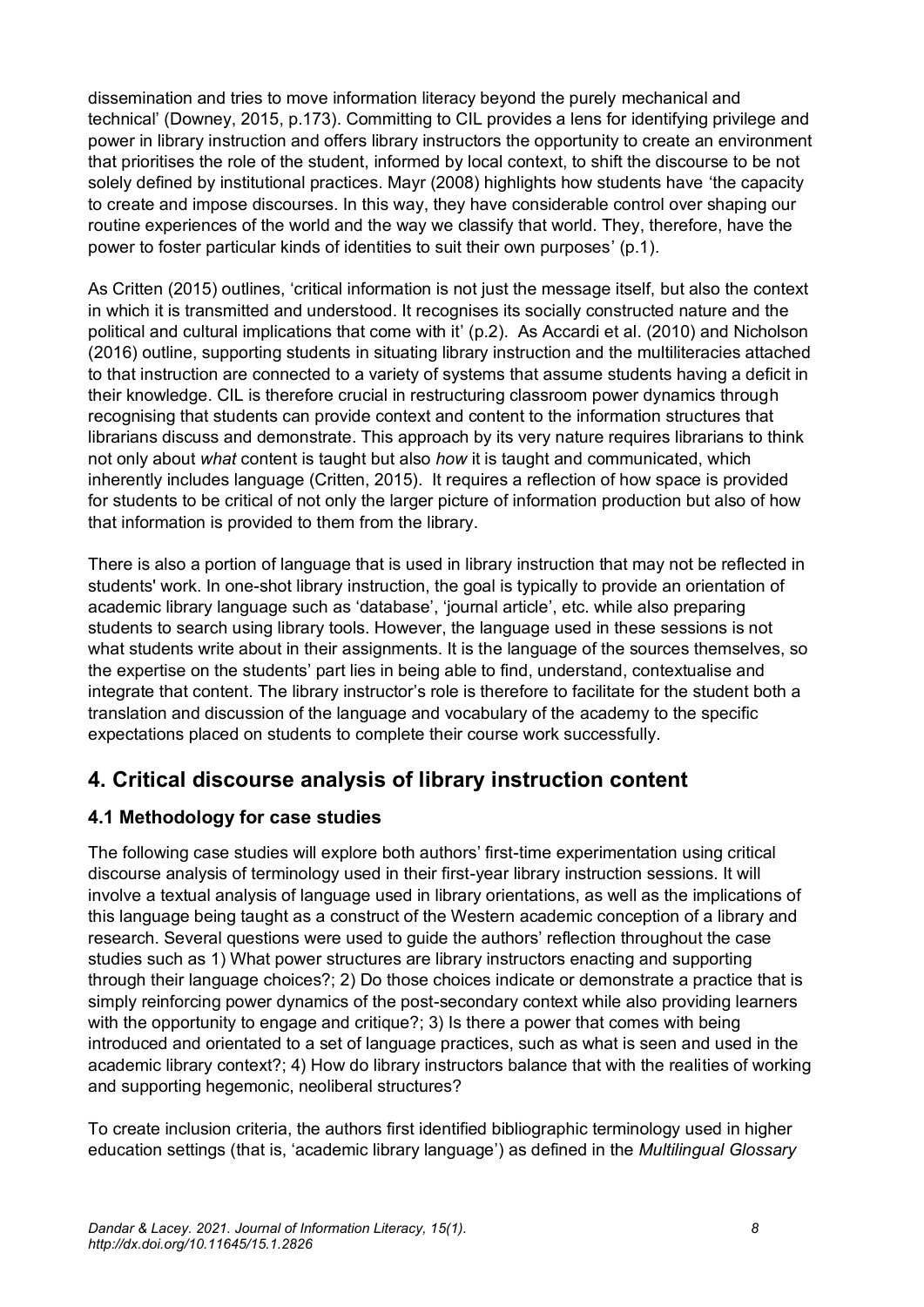*of Library Terms* published by ACRL (2015), as well as commonly-used concepts in academic libraries self-identified by the authors based on their professional, anecdotal experience teaching and working in higher education. The ACRL glossary was chosen to aid in the identification of bibliographic terms as the ACRL is the largest professional academic library association in North America and thus the glossary is based on the North American academic library context, where both authors' institutions are located.

Drawing upon Fairclough's (1992) model of CDA, each author selected their respective library orientation presentation slides and the corresponding presenter notes as the text or object of linguistic analysis to identify words that met the inclusion criteria. For case study one, the second author reviewed presentation slides from nine years (2009-2019, excluding 2011 as those slides were irretrievable) of first-year library orientation presentations. For case study two, the first author reviewed presentation slides from three years (2016-2019) of library orientation presentations. In both case studies, syncategorematic words such as *the, in, and,* etc. were excluded. Table 1 and Table 2 include a list of all bibliographic terms for both case studies.

Each author's list of bibliographic terms was separately entered into NVIVO 12 to run a word frequency analysis including stemmed words to identify the most frequently occurring words and concepts in the texts. Word frequency was selected as the basis for analysis as it is commonly joined with CDA to analyse moral, political or social qualities of language in the literature (SAGE Publications, 2019) and the authors were interested in how often students were exposed to these terms throughout the orientation session. Each author selected these terms for analysis: 'scholarly and/or academic', 'evaluating' and 'authority' (three of 25 terms for case study one), and 'peer-review', 'database', and 'Boolean search strategy' (three of 35 terms for case study two). These six terms were selected as they occurred most frequently and were also connected to activities in each author's orientation session, which provided opportunities for dialogue between students to engage with the terms (see Appendices), and for both the authors and the students to address bias, authority, injustice and power structures inherent in the bibliographic terminology. Therefore, these terms provided the most scope for exploration using CDA.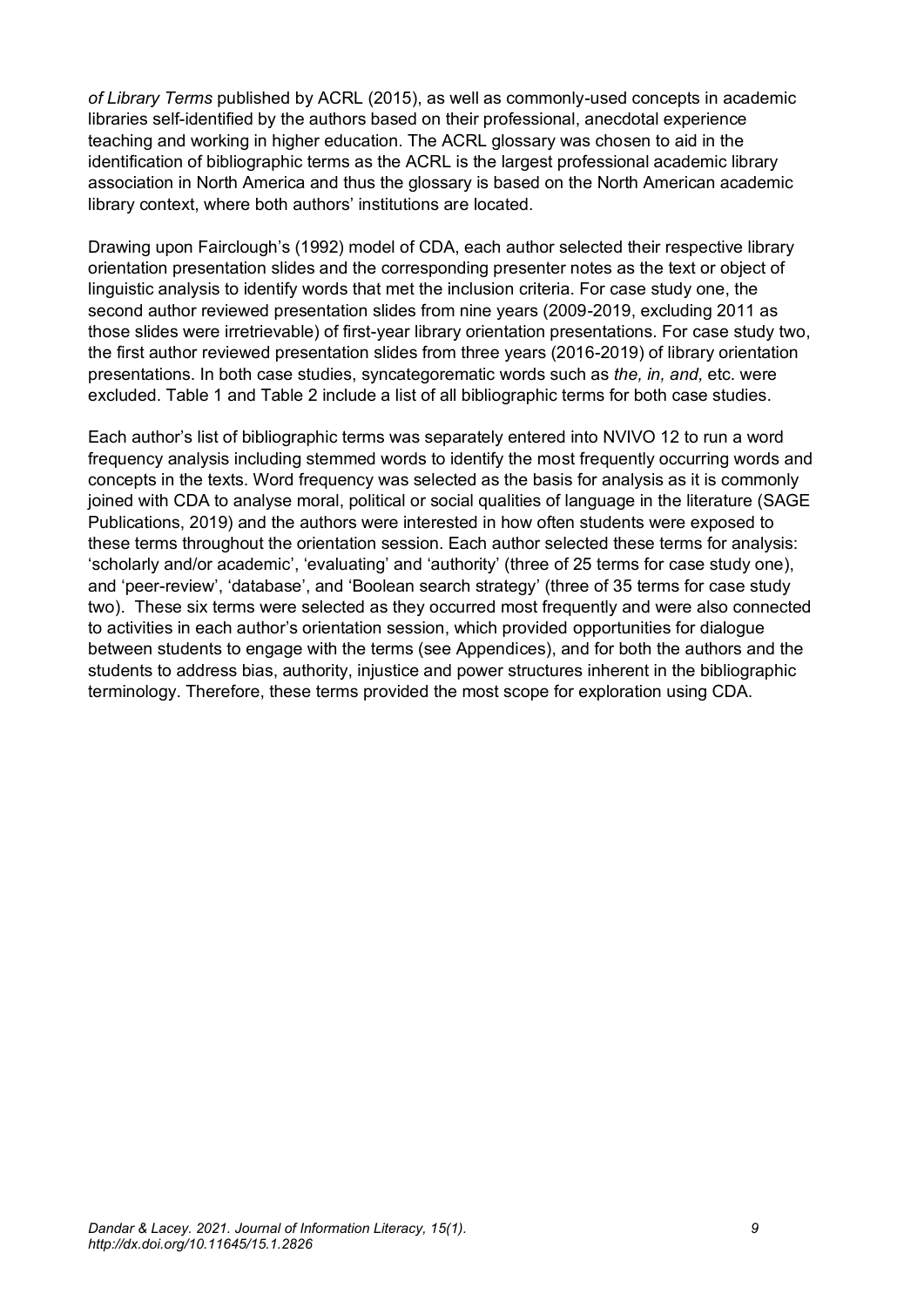| <b>Term</b>        | Count          | <b>Frequency</b> |
|--------------------|----------------|------------------|
| academic           | 22             | 6.53             |
| citation(s)        | 16             | 4.75             |
| journal(s)         | 15             | 4.45             |
| article(s)         | 13             | 3.86             |
| peer               | 13             | 3.86             |
| source(s)          | 12             | 3.56             |
| review/reviewed    | 11             | 3.26             |
| research           | 11             | 3.26             |
| database(s)        | 9              | 2.67             |
| librarian(s)       | 8              | 2.3              |
| subject(s)         | 8              | 2.37             |
| editor             | $\overline{7}$ | 2.08             |
| guide(s)           | 6              | 1.78             |
| information        | 6              | 1.78             |
| keyword(s)         | 6              | 1.78             |
| library            | 6              | 1.78             |
| strateg(y/ies)     | 6              | 1.78             |
| style(s)           | 6              | 1.78             |
| search(es)         | 6              | 1.78             |
| mla                | 5              | 1.48             |
| reference(s)       | 5              | 1.48             |
| scholarly          | 5              | 1.48             |
| evaluat(e/ing/ion) | 5              | 1.48             |
| cit(ed/ing)        | 4              | 1.19             |
| authority          | $\overline{4}$ | 1.19             |

### **Table 1:** Case study one terms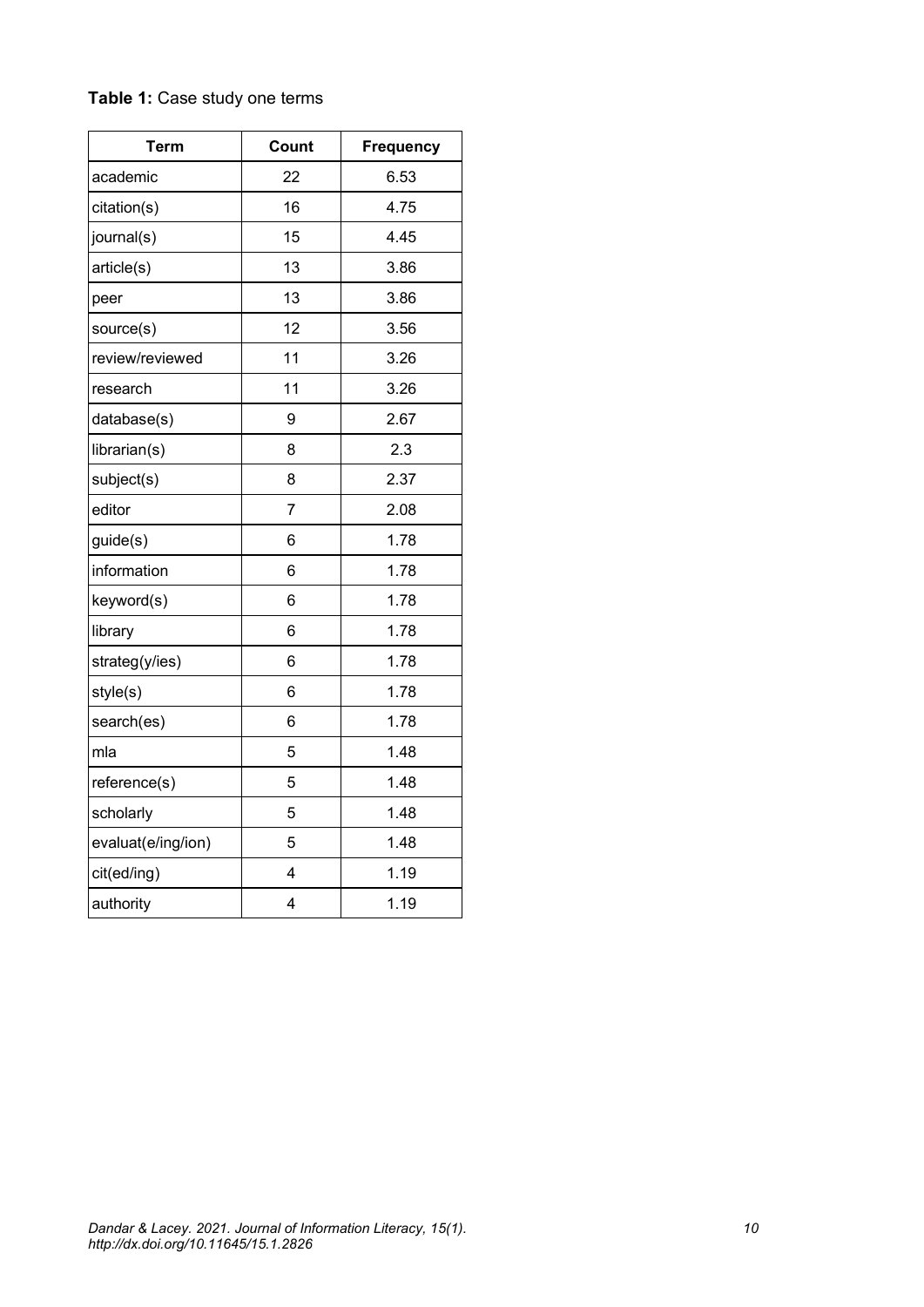### **Table 2:** Case study two terms

| <b>Term</b>       | Count          | <b>Frequency</b> |
|-------------------|----------------|------------------|
| search(es)        | 7              | 4.9              |
| strateg(y/ies)    | 6              | 4.2              |
| research          | 6              | 4.2              |
| scholarly         | 5              | 3.5              |
| review/reviewed   | 5              | 3.5              |
| reference(s)      | 5              | 3.5              |
| peer              | 5              | 3.5              |
| database(s)       | 5              | 3.5              |
| library           | 5              | 3.5              |
| boolean           | 5              | 3.5              |
| academic          | 5              | 3.5              |
| keyword(s)        | 4              | 2.8              |
| journal(s)        | 4              | 2.8              |
| guide(s)          | 4              | 2.8              |
| discovery         | 4              | 2.8              |
| article(s)        | 4              | 2.8              |
| apa               | 4              | 2.8              |
| subject           | 3              | 2.1              |
| stacks            | 3              | 2.1              |
| source(s)         | 3              | 2.1              |
| literature        | 3              | 2.1              |
| thesis            | 2              | 1.4              |
| publication       | $\overline{c}$ | 1.4              |
| paywall           | $\overline{c}$ | 1.4              |
| librarian         | 2              | 1.4              |
| interlibrary      | 2              | 1.4              |
| dissertation      | $\mathfrak{p}$ | 1.4              |
| discipline        | 2              | 1.4              |
| credible          | 2              | 1.4              |
| catalogue         | $\overline{c}$ | 1.4              |
| reserves          | 1              | 0.7              |
| multidisciplinary | 1              | 0.7              |
| methodology       | 1              | 0.7              |
| interdisciplinary | 1              | 0.7              |
| collection(s)     | 1              | 0.7              |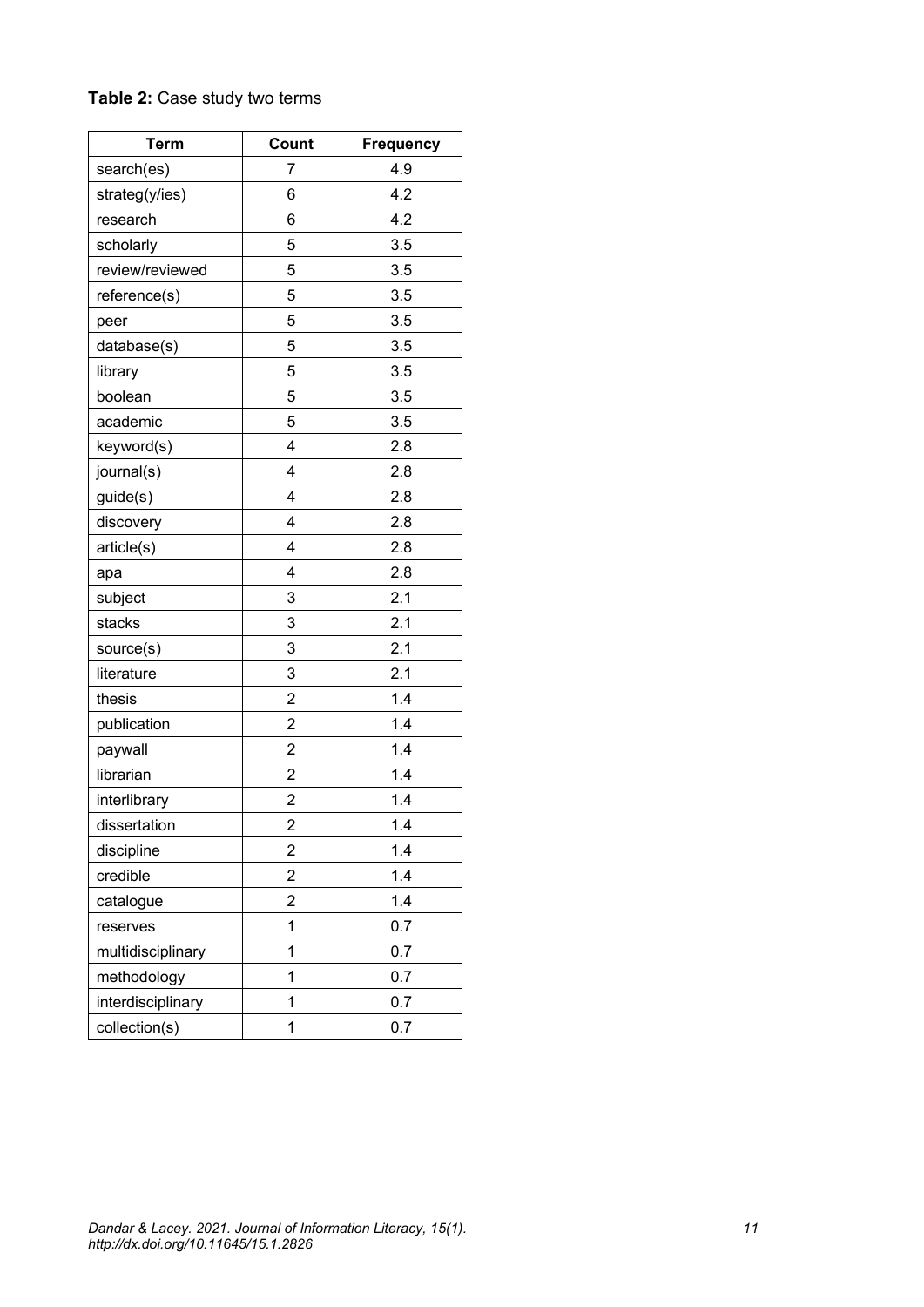### **4.2 Limitations of this study**

There are some limitations to this study. The first is the scope; given that this article is meant to explore the authors' first experiment with CDA, only orientation presentation content was selected as the sample of discourse for analysis, and other library instruction presentation content was excluded. The second is author bias; neither of the authors have been involved with the creation of the orientation materials from the beginning of the analysis timeline, 2009 for case study one and 2016 for case study two. Therefore, the contextual understanding of the campus environment, the process of collegial input, and goals for the session as they existed at the beginning of the timeline are absent from the authors' understanding of why content was originally included or not, and how decisions were made about structure and activities in the session. In conjunction with this, both authors were responsible for the creation of the orientation materials in the last several years, which partly influenced how the language and terminology selected for analysis were viewed and interpreted in the context of this exploratory study.

# **5 Case study one**

### **5.1 Context**

The University of British Columbia Okanagan admitted 2055 new undergraduate students in the most recent academic year with data available, most of whom have come directly from secondary school (73%). The majority of students entering the university are from the local region (23%), the rest of the province (29%), other parts of the country (24%) and internationally (25%), according to the UBC Okanagan Enrolment Report 2018-19 (Mukherjee-Reed & Szeri, 2019). The majority of programs at UBC Okanagan require students to take six credits of English (two courses) to graduate. Therefore, most students will take an English course in the first term of their first year. The most commonly offered course is an introduction to university writing, which is meant to teach students the elements of writing across the disciplines. Students in this course may be enrolled in almost any program and as such, have different expectations of library services and how they will potentially apply library session content to support their coursework. This means that the design and content of the library orientation session must be aimed at a broad first-year audience that is not discipline-specific.

There is an established practice of offering a library orientation for every first-year English class in the autumn term. This practice has been in place for over a decade, and the presentation slides from these orientation sessions have been saved in a communal folder except for the 2011 slides. Session content is usually focused on the physical spaces within the library and the basics of how to find sources using the library's discovery layer. The structure and responsibility of developing and designing these sessions have shifted over the years between a single individual or a team. Due to the volume of classes every year (ranging from 30-43 per year over the last 10 years), the delivery of these orientations has been divided amongst the librarians to share the teaching load, typically ranging from three to six people per year. These orientations are run as either 50 minutes or 80-minute sessions in the first six weeks or so of the semester. The second author has been responsible for designing and coordinating the delivery of this program for the last three years.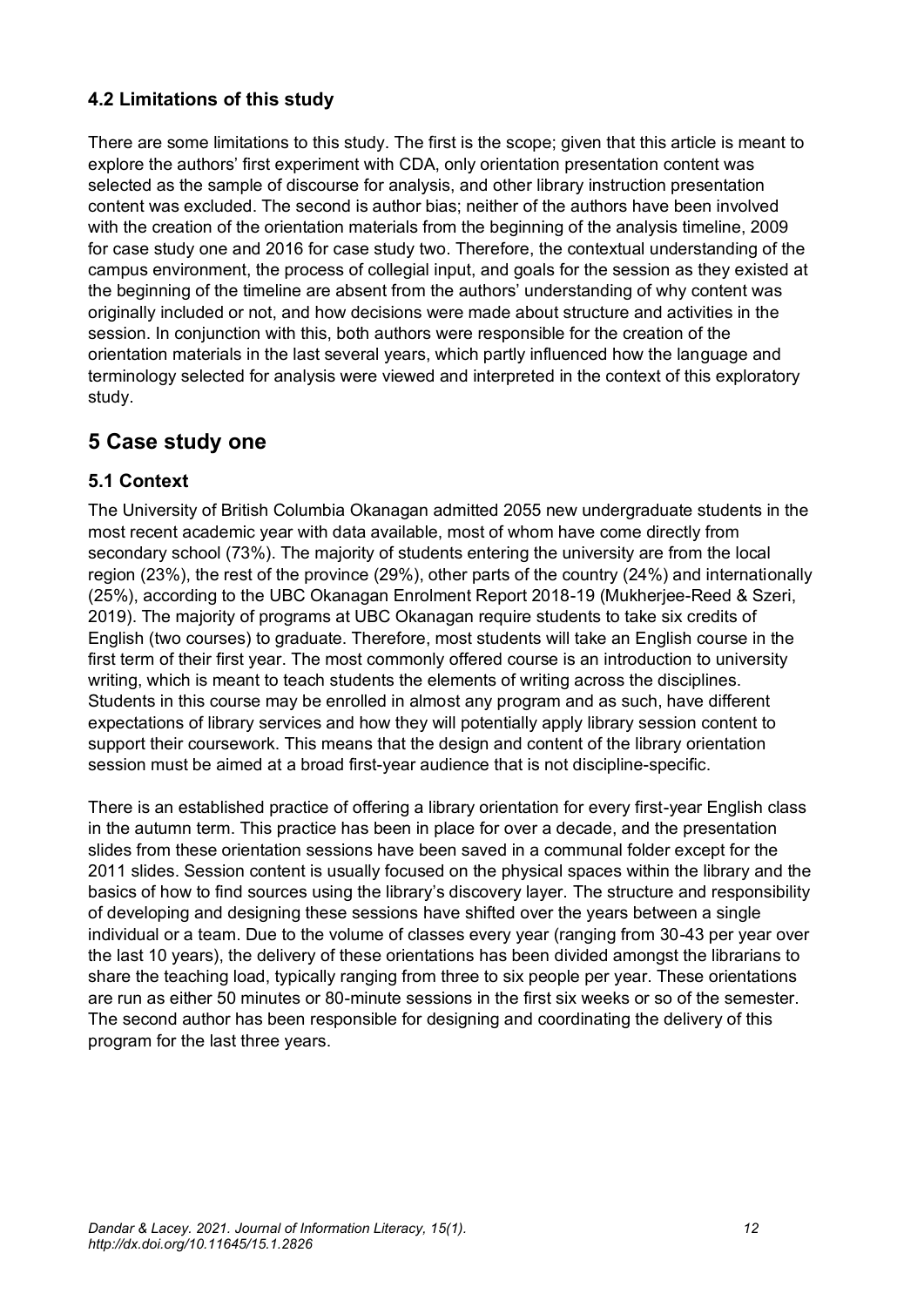### **5.2 Case study one analysis**

This case study will focus on exploring the analysis of three frequently used terms in the author's library orientation session: 'scholarly and/or academic', 'evaluating' and 'authority'.

#### **5.2.1 Scholarly and/or academic**

What is meant by the terms 'academic' and 'scholarly'? Within the context of these sessions, it would typically be content produced by academics or scholars with graduate degrees, published in a peer-reviewed journal with in-text citations and a reference list, at minimum. While these 'criteria' are told to students in these sessions, it does not provide any contextual understanding as to why academic sources are composed of these elements. Instead, it is presented as the main criteria that should be applied to all information sources students may use. While this might not be explicitly stated, it is certainly implicit in the way that library instructors teach students to evaluate a source for inclusion within the academic/scholarly discourse and in their work. However, what is the meaning that is communicated to students as an orientation to academic sources? It tells students that only one set of criteria is applicable regardless of the context of their assignment or interests. Therefore, it misses the mark in terms of the contextual nature of authority and that the format of a source indicates something about its creation. When reviewing this content within the context of the presentation slides themselves, it is clear that the goal is to provide students with a first glimpse at expectations for research at the university level. However, there is some additional content that could be included to provide more depth to the understanding of scholarly or academic sources.

One consideration is that identifying something as scholarly or academic is very much tied to the specific context of the academy. It is one of the commodities produced within it, and this should be communicated to students directly. It not only attributes value to the work that goes into these sources but also provides a context to evaluate who is given authority within this context. When library instructors or faculty require (and in many ways demand) that students use scholarly and academic sources, what is being implicitly assessed is students' understanding of the definition of an academic or scholarly source. Students are asked to determine the characteristics of this source and what it means within the context of their assignments. However, what is not outlined within this process, and rarely included within a single session library orientation, is why those are the sources that are included and why these criteria are the standard. It does not unpack the meaning of the criteria within the context of the academic world.

What would a critical perspective on using academic or scholarly as a term in an orientation session look like? What are the questions that could be posed to students that could enable a discussion that recognises the reality of the academic context while also honouring the student experience and perspective? Some alternatives could be instead to ask students what it means to them when they are asked to use an academic source or an activity in which students compare different types of sources, identify criteria for what is scholarly/academic, and discuss what is missing from that criteria. Below are some additional questions that could guide a or group discussion or individual reflection to invite students to question and explore the content they are taught and its meaning:

- What source do you expect you will use at university and why?
- What are you an expert in? How did you get there?
- What experience would you expect that author(s) or academic sources to have? Why? Who gets those experiences?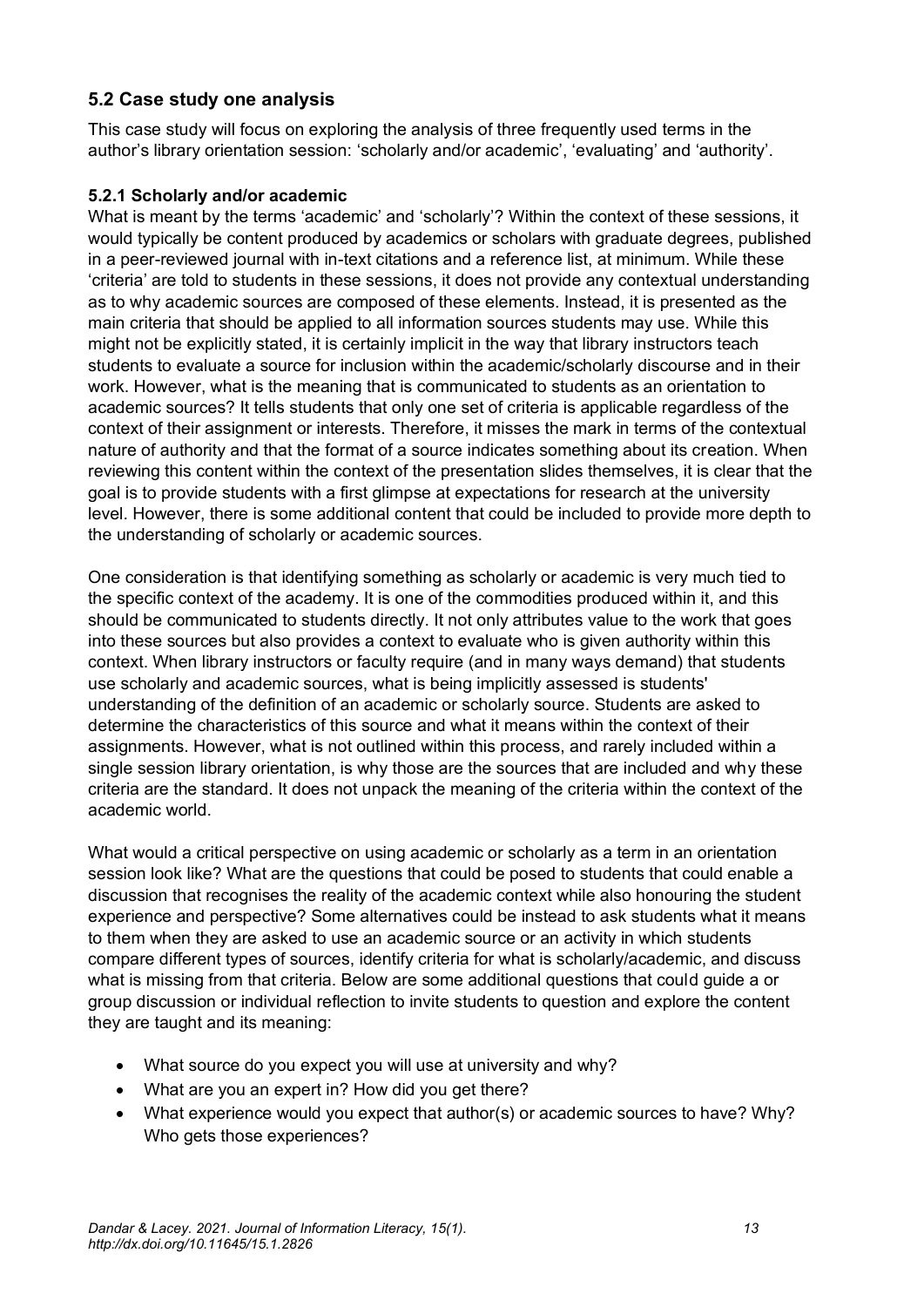- Why do academic sources take a long time to produce?
- What role does immediacy or currency play within academic or scholarly sources?
- Can you think of a context when social media would be appropriate as a source of information in the academic context?

#### **5.2.2 Evaluating**

Evaluating sources is a necessary component of IL skills and is something with which students have experience. The message to students is that evaluating sources is important to ensure that credible, authoritative sources are incorporated in their assignments. The amount of subtlety and effort that is required in evaluating sources beyond using CRAAP (Meriam Library at California State University, 2010), RADAR (Mandalios, 2013) or other similar evaluation tools is impossible to do within the short time span of an orientation session, and is missing in the sessions used for this analysis.

A critical approach to encourage students to think beyond selecting 'scholarly' or 'peerreviewed' as an option in the library discovery tool could involve asking students why they need to evaluate sources, what criteria they should use to do so, and how they can apply the skills they have developed outside of school to this task is important. Taking this a step further, students could discuss and search for who is writing the sources they deemed appropriate for their work, what voices and perspectives are included or excluded, and what source format means in the evaluation process.

#### **7.2.3 Authority**

Authority is another challenging and somewhat problematic term. The fact that it appears so many times in the presentation slides and notes analysed speaks to the power structure that is established when students are oriented to the idea of the librarian as the authority providing information on the types of sources students should use, what they should expect in terms of those who are producing those sources, and what makes a source 'good' or 'credible'. While it is important to provide a framework of typical expectations around academic/scholarly source use so that students have the language to articulate what they have chosen to use, and it empowers them to engage with the academy using its language, it devalues students' authority on the content developed through their lived experiences of schooling.

Adopting a critical approach could involve providing a space to discuss and present what authority is in the standard or expected sense within the academic library context and have students provide their perspective of what that is and how it can be used to determine their work within this sphere. Students could also reflect upon their own authority, to recognise its value and apply it to their work in the academic context. This will hopefully provide students with the confidence to recognise the authority they have, as well as how they can incorporate and potentially redefine it as they develop their IL skills.

# **6. Case study two**

### **6.1 Context**

Royal Roads University offers applied and professional programs in areas such as leadership studies, communication, business, environmental sustainability, education and conflict management, the majority of students are in one of two main demographics: mid-career professionals returning to academia after several years in the workforce or international students who are taking a language pathway course at the university before starting their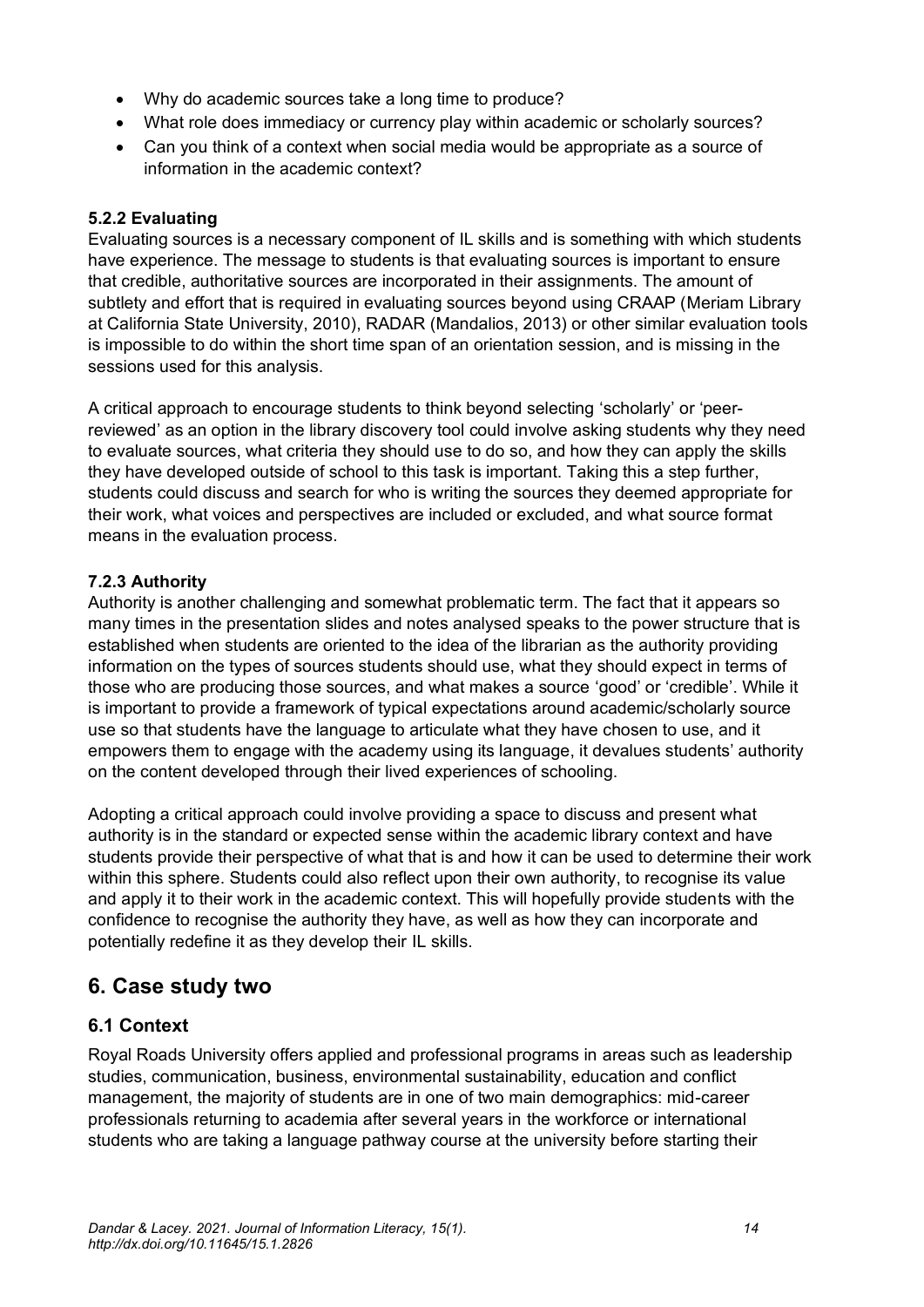degree program. Since students come from diverse backgrounds in terms of their countries of origin, first languages, fields of employment, previous education, and the program in which they are currently enrolled, they have varying expectations of library support, services and resources. Common to both groups is that students usually need a refresher or are learning to use academic library language, databases and search tools for the first time.

Library orientation sessions have been offered to all new students since 2006. Presentation materials for the orientation session have been saved in a communal folder accessible to all library staff. The latest iteration of the presentation, which includes more interactivity, has been offered since 2016. The presentation materials have changed in the past four years, however the learning outcomes for the session have generally remained the same: 1) provide an overview of library services and resources available to support students with their research, 2) highlight the best places to start academic research on the library homepage, 3) developing a search strategy, and 4) discuss the definition of peer-review and why it is important to students' literature searches. The overview of peer-review is a session outcome based on instructors' requirement for students to use peer-reviewed articles in assignments, and therefore it is requested that the library orientation session covers its definition. These orientations are run as either 45-minute or 90-minute sessions within the first two weeks of each program start date. The structure and responsibility of developing the content and delivering these sessions have shifted over the years between three librarians. Each librarian covers the same content but delivers it slightly differently. The first author has integrated some small group discussion, polls and quizzes in her delivery of the session (see Appendix 1) to create more opportunity for critical instruction.

### **6.2 Case study two Analysis**

This case study will focus on exploring the analysis of three frequently used terms in the author's library orientation session: 'peer-review', 'database' and 'Boolean search strategy'.

#### **6.2.1 Peer review**

The library orientation teaches first-year students a traditional definition of 'peer-review' as 'research reviewed by experts in the field prior the publication', and that it is important to use peer-reviewed sources as they are considered 'authoritative' and 'credible'. Students are also shown how to find peer-reviewed material in the library search tools and databases. The use of the words 'peer-review', 'authoritative', 'credible' and 'expert' in this session establishes and reinforces hierarchies in the library classroom as there is one single, academic definition provided to students. The use of the word 'authoritative' is meant to establish that only literature that passes the peer-review process is credible, without questioning the power imbalances within this process itself. Furthermore, students are encouraged to look for literature only within databases that index peer-reviewed material, which then implies that material outside of library databases not written by 'experts' are not meant to be used in academic research. Anecdotally, the first author has conversed with students who mentioned that the easiest way for them to achieve high grades on an assignment is to stick to using the 'peer-review' search result filter in the library's Discovery search tool. The power imbalance here is that othered, marginalised or under-represented perspectives in areas of research are not considered within the scholarly conversation and are overlooked by students in favour of peer-reviewed material. It also sets up the hierarchy that library databases are the authoritative place to search for information, and that search tools which provide coverage of non-peer-reviewed but relevant material are of diminished value.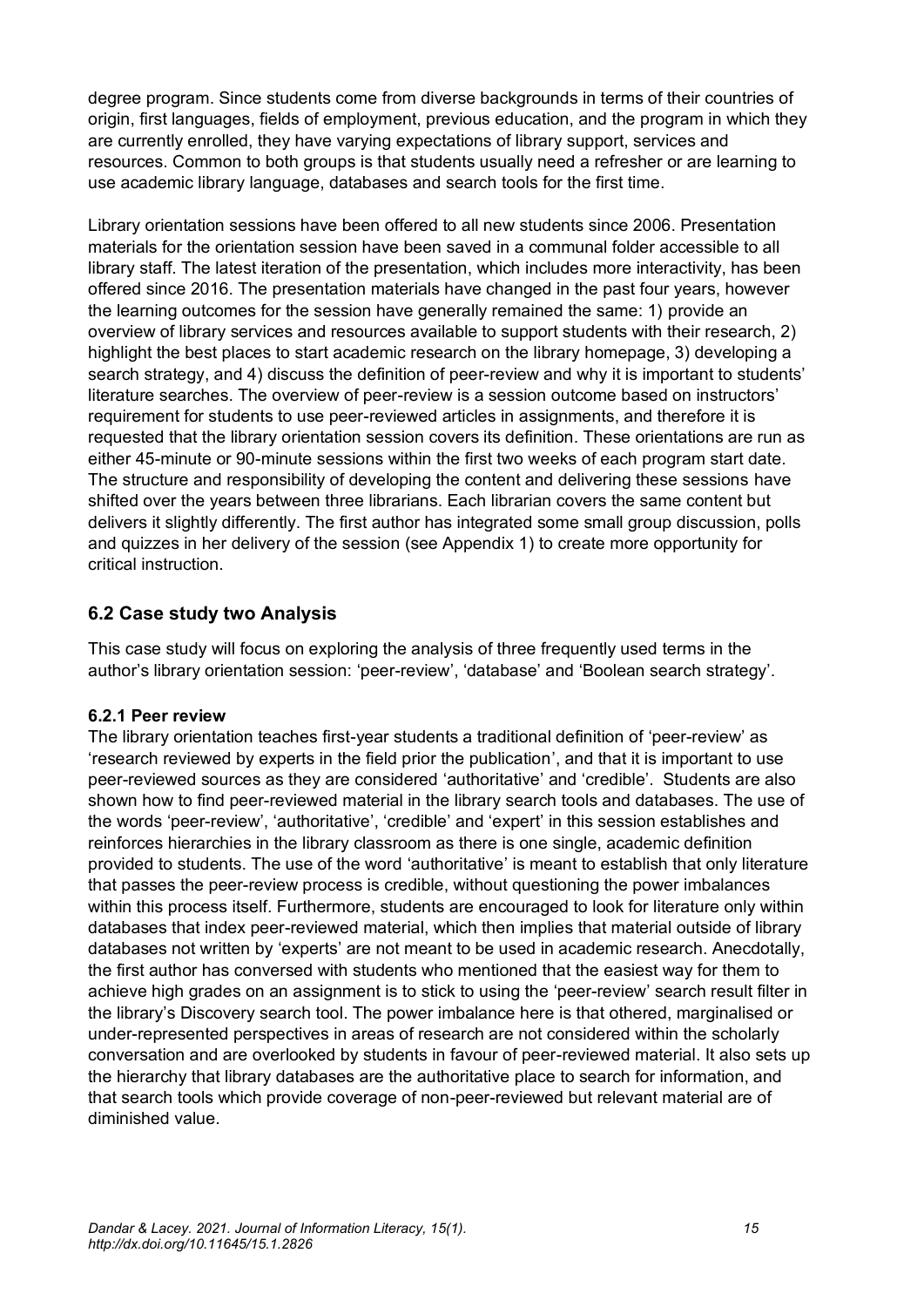To address these power structures using a critical approach, the first author created an opportunity for students to question this established definition via discussion in the library orientation session, connected to the ACRL (2016) IL frame 'Authority is constructed and contextual'. While students are provided with an overview of library services and resources for getting started with research, discussion questions are posed *before* the traditional definition of peer-reviewed is offered to students. In small breakout groups, students respond to 'What is peer review? Why is it important?'. The use of open-ended questions allows for dialogue between students, invites them to draw upon their understanding of peer review, and activates prior knowledge, all of which are part of CP. This is evident in the variety of responses reported back in the session, such as 'getting feedback on your writing from your classmates', 'holding yourself and your work accountable to others', 'information evaluated by experts', and 'traditional knowledge and shared understandings amongst Elders'. By engaging in this activity, the language used to describe the concept of 'peer-review' is challenged. Their responses are validated, and specific words are examined in the different ways that knowledge is reviewed by different knowledge communities. The concept of knowledge and expertise is expanded to include more than just peer-reviewed research findings, such as Indigenous storytelling. The notion of 'experts' and 'authority' is challenged- the expert depends on the community in which the knowledge is created, so it could be a colleague, an Indigenous elder, a researcher, or a classmate. This activity brings the student voice into the classroom discussion, using their understanding to describe peer review. While students are shown how to find peer-reviewed articles using library resources and given the requirements to use traditional research sources, students are also encouraged and shown how and where to search for literature and information created by marginalised and/or underrepresented voices to inform their work and build deeper understandings of their topic and research interests.

#### **6.2.2 Database**

As one of the orientation session outcomes, students are encouraged to use library databases as one of the starting points for their research to 'find subject-specific information'. Students are told that databases contain information that they will not find on Google. While this is true, the meaning behind this message is that the information found in databases is privileged and superior to the information found in a Google search and that it is accepted as a 'credible' source within the academy. However, students are not told how information is selected and included in databases, what information is excluded from databases, and why both included and excluded information could be valuable to their work. In some instances, students are dissuaded from using Google as a search tool to find information outside the academic context that could provide alternative perspectives to inform their work; here is the power structure that needs to be challenged. While students can learn about the value of library databases in the research process, discussing how information is selected and accepted provides an opportunity for students to critically think about and question their evaluation process for finding, selecting, and using information. Students could describe where they find information for their research, why they use it, and take note of the language and terms they use and learn why they attach value to those information sources. Students could also discuss what kind of information they find in a Google search or outside of databases, who creates that information (inferring whom does academia give power and authority), and why that information could offer different perspectives or inform their work in addition to traditional 'scholarly' material in databases.

#### **6.2.3 Boolean search strategy**

Lastly, students are also taught the importance and the advantages of developing a search strategy to use during their research process and are shown a few examples of search strategies using Boolean operators. In almost every session, students ask for a definition of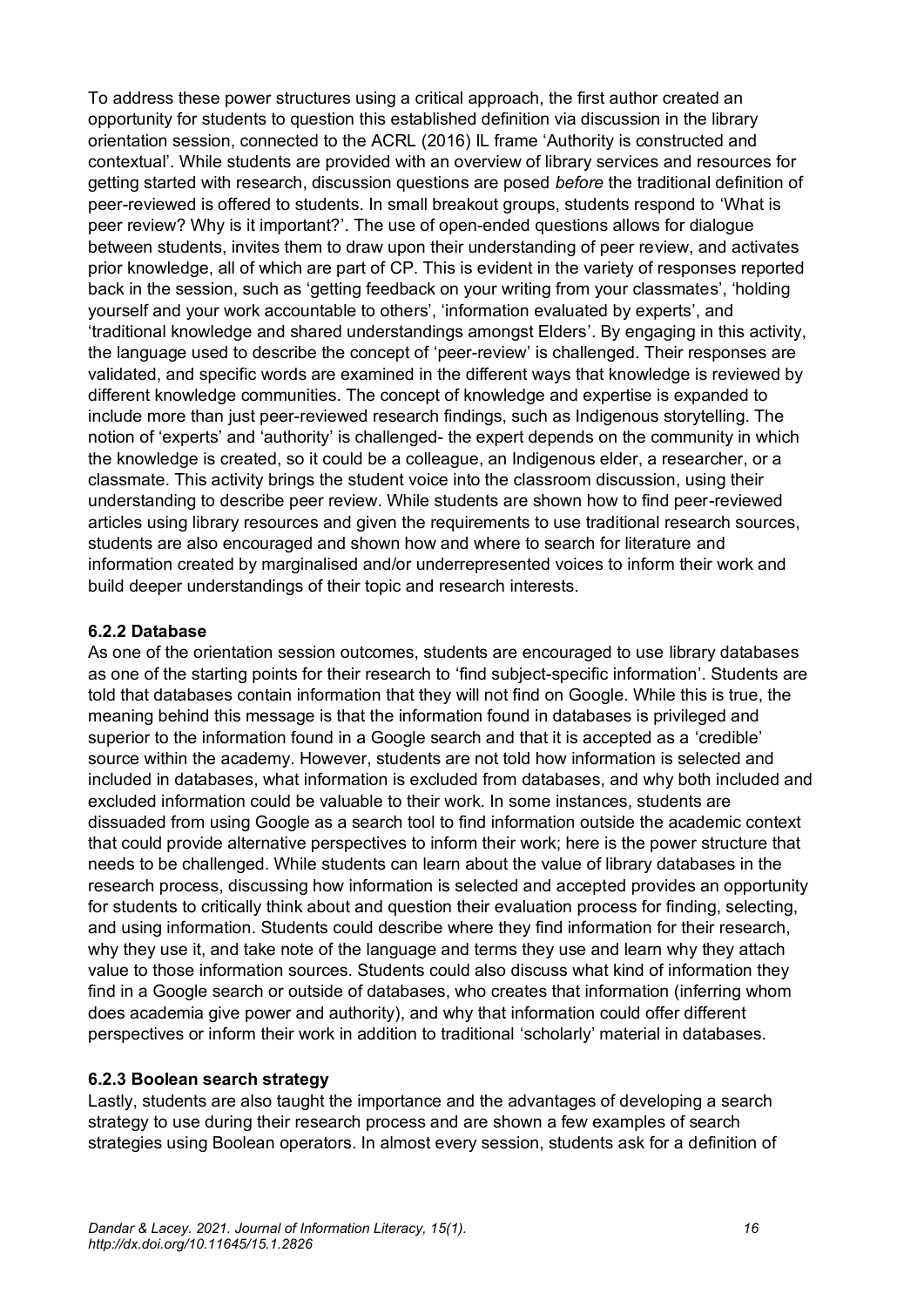Boolean and question how it is better from what they perceive as their strategy for searching. In this session, it is inferred that the librarian approach to creating a search strategy with Boolean is the correct or more efficient way to search because it is the 'academic way'. Search strategies are used in many privileged information sources in academia, such as library databases and discovery tools. Again, 'search strategy' or 'Boolean search' are terms that need to be unpacked in library instruction as it carries a sense of authority over other approaches to searching for information, such as a 'natural language search' which is commonly used in Google and similar search engines where non-scholarly information, and a lot of information created by marginalised voices, are found. While a Boolean search strategy is indeed efficient in databases and can be effective in finding relevant information on a topic, the emphasis on Boolean search strategy needs to be questioned within the library orientation session as it serves to maintain power structures in that these strategies find privileged information that perpetuates Western knowledge paradigms and theories.

An alternative to only teaching Boolean search strategies could be to first activate students' prior knowledge and ask how they search and whether their approaches have been effective. Students could also share and discuss their approaches and strategies for finding information and consider how the Boolean search strategy can be used and integrated within their approaches to searching for information. This allows for students to critically assess how the Boolean search can be useful and what kind of information the Boolean search finds- and does not find. Taking it further, students can discuss how their non-Boolean searches can help them find information not privileged within academia. In doing so, the concept of the Boolean search does not lose value but instead becomes one of many strategies, not the only strategy, that students have at their disposal to search for information.

# **7. Next steps and conclusion**

Both authors found that using a CDA approach helped to highlight how existing language in library orientation sessions contributed to issues of power and authority that affect the learning experience for students who are new to the post-secondary environment. Specifically, it encouraged the authors to consider how their language choices 1) constructed what knowledge means in the context of using library resources to conduct research and in the context of academia; 2) showed students how to participate and engage with the subject matter being taught; and 3) influenced students to normalise, accept, and reproduce the language, concepts of knowledge, and power dynamics of the academy through the process of learning IL skills. It also provided the authors with a means to reflect upon how their language choices could be addressed to empower students to use the language of the academy while also providing opportunities for them to draw upon their own lived experiences and prior knowledge to pursue and inform inquiry throughout their academic journeys.

For other library instructors interested in applying CDA to their instruction, there are a few challenges that may arise. The first is access to instructional content and software to analyse text; both authors had access to successive years of orientation content and the NVIVO software, but others may not have similar access. The instructor will then need to consider whether they wish to analyse instructional content developed over some time or a single session and identify what tools they will use to analyse the language of the content. The second is identifying sample text that is of significance to the instructor and their instructional context. In this case, each author had several iterations of speaking and presentation notes from the same orientation to analyse and was also very familiar with the content having delivered the session numerous times. The instructor may need to first create a text sample, such as a transcript,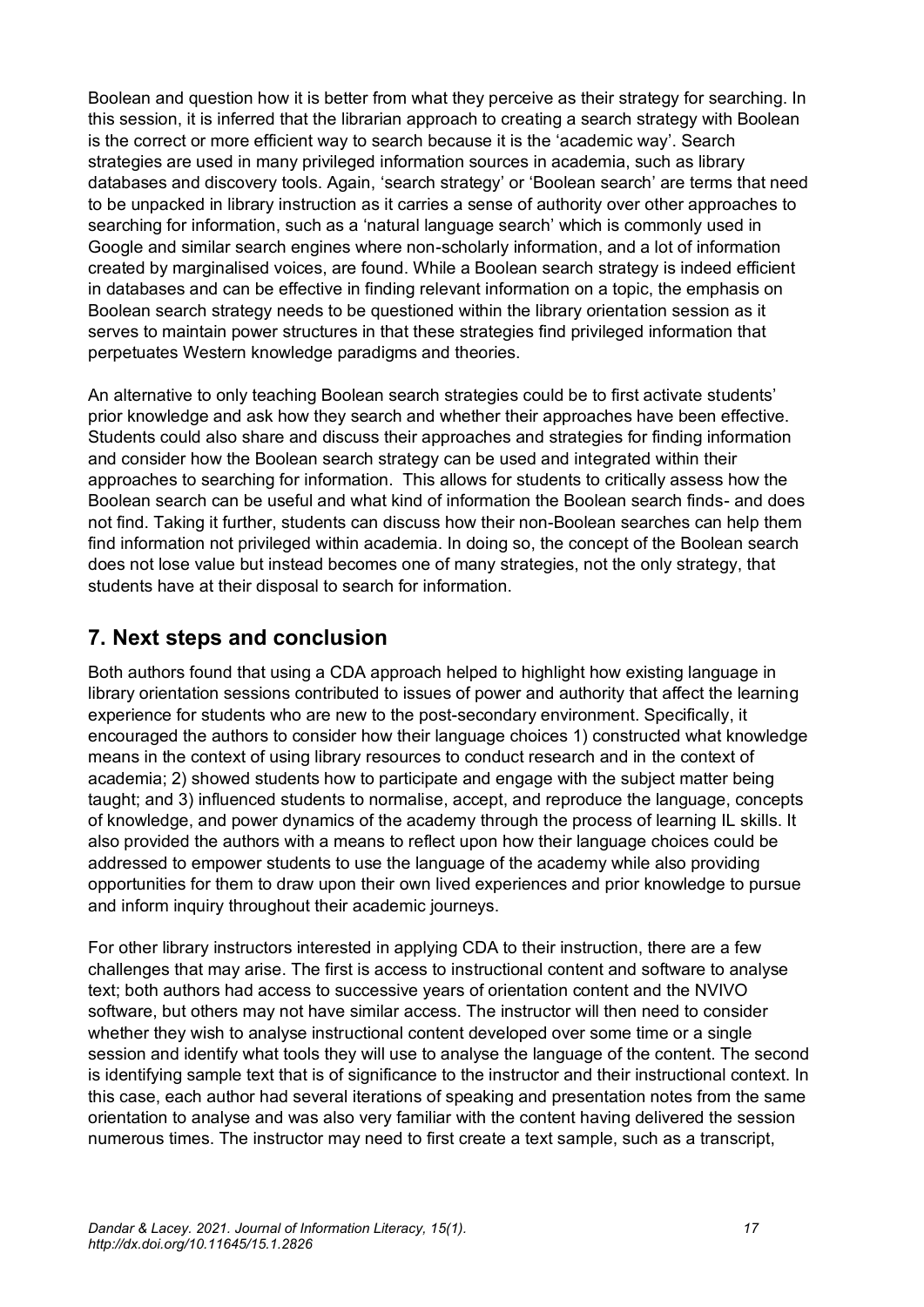based on their library's presentation slides or digital learning objects. The third challenge is the time required for planning a critical approach to the session, time for activities where students have opportunities to challenge established norms and language, and time to build rapport with students to create a safe space for discussion and critical reflection. The authors experienced this challenge delivering orientation sessions to students and found that working with faculty was essential to getting enough time for the session within the course schedule. Related to this is the last challenge of faculty expectations of the session content, as tension may arise both from analysing content using CDA and subsequently delivering the session using a critical approach. The instructor may grapple with teaching to meet faculty expectations of what should be delivered to their students which contrasts with the critical instruction that the library instructor wishes to deliver. It is therefore important to build relationships and engage in ongoing discussions with faculty about how a critical approach could be integrated into the library session to balance expectations and support student learning.

Although new and undergraduate students were the focus of this article, CDA could also have implications for librarians teaching students at the graduate level who will be engaging in more advanced research. For these students, they will most likely already have significant experience using and engaging with the language of the academy. An interesting next step in using CDA with library session content for graduate students would be to explore how the context and language use is shifted with these students or other advanced researchers, such as how they perceive academic language and its terminology as having value within their coursework and research, as well as how they might critique those language choices having experienced how the academy has benefited and/or excluded them. Another point of exploration could be how librarians present or make assumptions about academic language and bibliographic terms used with students and researchers at advanced levels, and how those assumptions may or may not encourage their continued use in the next generation of researchers and scholars.

Going forward, more work needs to be done on the use of CDA and critical pedagogies in IL to empower students to enable their autonomy and power within the learning environment and for librarians to challenge power structures sustained by academic library language. The following questions can be helpful as a starting point to consider, reflect upon, and discuss to build a foundation for using CP to evaluate the language used in library instruction. The authors hope that these questions inspire readers to critically evaluate and challenge existing teaching practices that contribute to hegemonic authority structures and power imbalances in the classroom to enact change that meaningfully supports social justice.

1) How are you currently approaching critical pedagogy in your instruction regarding the use of language?

2) What new strategies might you use to destabilise power structures in your classroom to engage students in the discussion of critical IL? What do you need to implement this?

3) How might you change or modify the language used in your classroom to teach in a socially just way and to support students in developing critical literacy competencies?

# **References**

Accardi, M.T., Drabinski, E., & Kumbier, A. (2010). Introduction. In *Critical Library Instruction: Theories and methods*. By M.T. Accardi, E. Drabinski, & A., Kumbier (Eds). Litwin Press.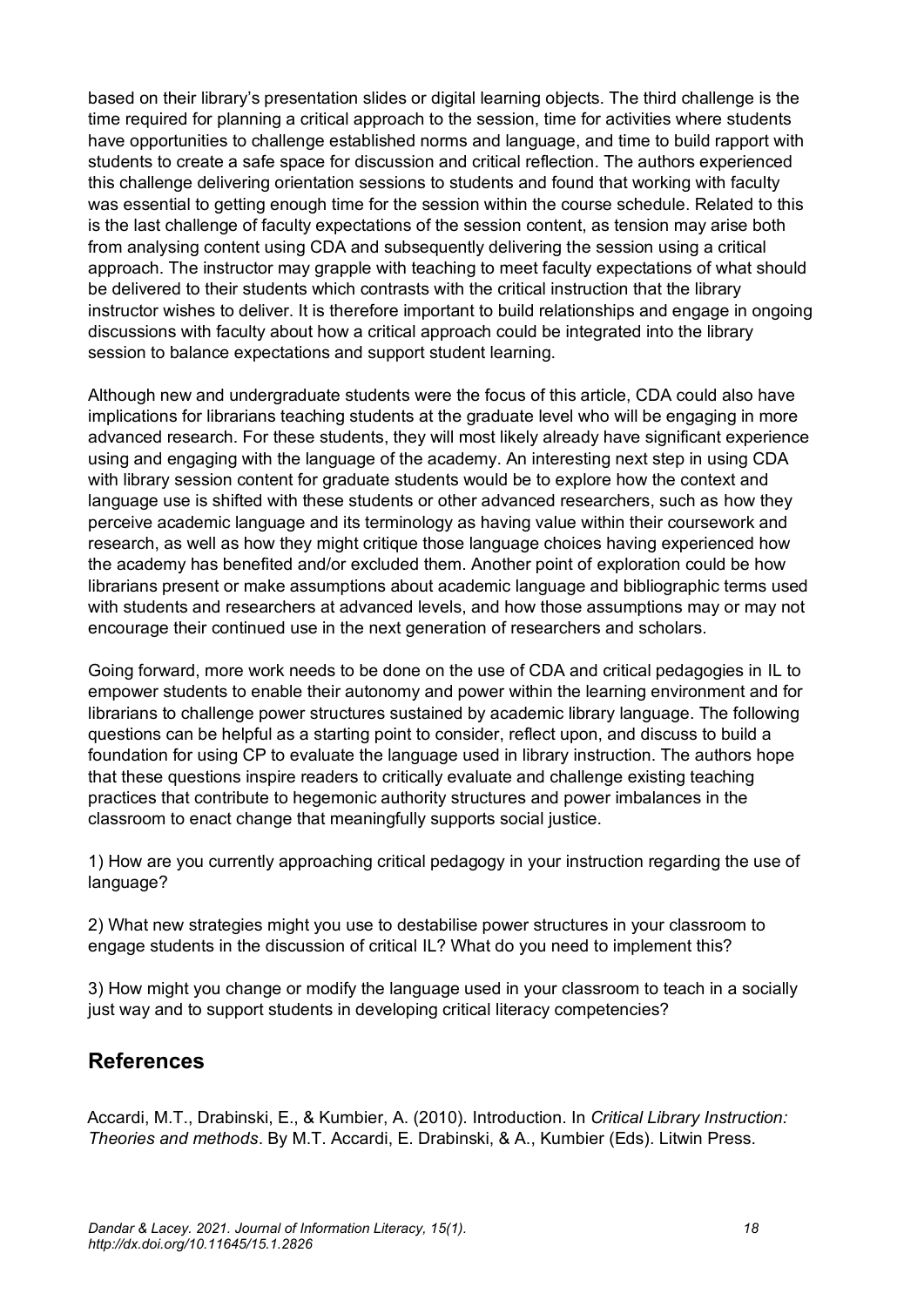Association of College & Research Libraries. (2016). *Framework for Information Literacy for Higher Education*. Retrieved fro[m](http://www.ala.org/acrl/standards/ilframework) <http://www.ala.org/acrl/standards/ilframework>

Association of College and Research Libraries. (2015). *Multilingual Glossary for Today's Library Users - Definitions.* Retrieved from [https://acrl.ala.org/IS/instruction-tools-resources-](https://acrl.ala.org/IS/instruction-tools-resources-2/pedagogy/multilingual-glossary-for-todays-library-users/)[2/pedagogy/multilingual-glossary-for-todays-library-users/](https://acrl.ala.org/IS/instruction-tools-resources-2/pedagogy/multilingual-glossary-for-todays-library-users/)

Baer, A. (2016). Critical pedagogy, critical conversations: Expanding dialogue about critical library instruction through the lens of composition and rhetoric. *In the Library with the Lead Pipe*[.](http://www.inthelibrarywiththeleadpipe.org/2016/critical-conversations/) <http://www.inthelibrarywiththeleadpipe.org/2016/critical-conversations/>

Bovill, C., Cook‐Sather, A., & Felten, P. (2011). Students as co‐creators of teaching approaches, course design, and curricula: Implications for academic developers. *International Journal for Academic Development*, 16(2), 133–145. <https://doi.org/10.1080/1360144X.2011.568690>

Brooks, C.F. (2016). Role, power, ritual, and resistance: A critical discourse analysis of college classroom talk. *Western Journal of Communication 80*(3), 348–369. <https://doi.org/10.1080/10570314.2015.1098723>

Critten, J. (2015). Introduction: What does critical information literacy do? In *Critical Information Literacy: Foundation, inspiration, and ideas.* A. Downey. Litwin Books.

Dar, Z. K., Shams, M. R., & Rahimi, A. (2010). Teaching reading with a critical attitude: Using critical discourse analysis (CDA) to raise EFL university students' critical language awareness (CLA). *International Journal of Criminology and Sociological Theory*, *3*(2)[.](/Users/harrietdavid/Downloads/%20) <https://ijcst.journals.yorku.ca/index.php/ijcst/article/view/30585>

Downey, A. (2015). *Critical information literacy: Foundation, inspiration, and ideas.* Litwin Books.

Elmborg, J. (2006). Critical information literacy: Implications for instructional practice. *The Journal of Academic Librarianship 32*(2), pp. 192–199. <https://doi.org/10.1016/j.acalib.2005.12.004>

Fairclough, N. (1989). *Language and power.* Essex: Longman Group.

Fairclough, N. (1992). Critical language awareness. Essex: Longman Group.

Freire, P. (2018). *Pedagogy of the Oppressed: 50th Anniversary Edition*. Bloomsbury.

Janks, H., Rogers, R., & O'Daniels, K. (2017). Language and power in the classroom. In T.L. McCarty & S. May (Eds.), *Language Policy and Political Issues in Education* (pp. 185–197)[.](https://doi.org/10.1007/978-3-319-02344-1) <https://doi.org/10.1007/978-3-319-02344-1>

Ladkin, S. (2017). Exploring unequal power relations within schools: The authenticity of the student voice. *Journal of Initial Teacher Inquiry 3*, 37–40. <http://hdl.handle.net/10092/14625>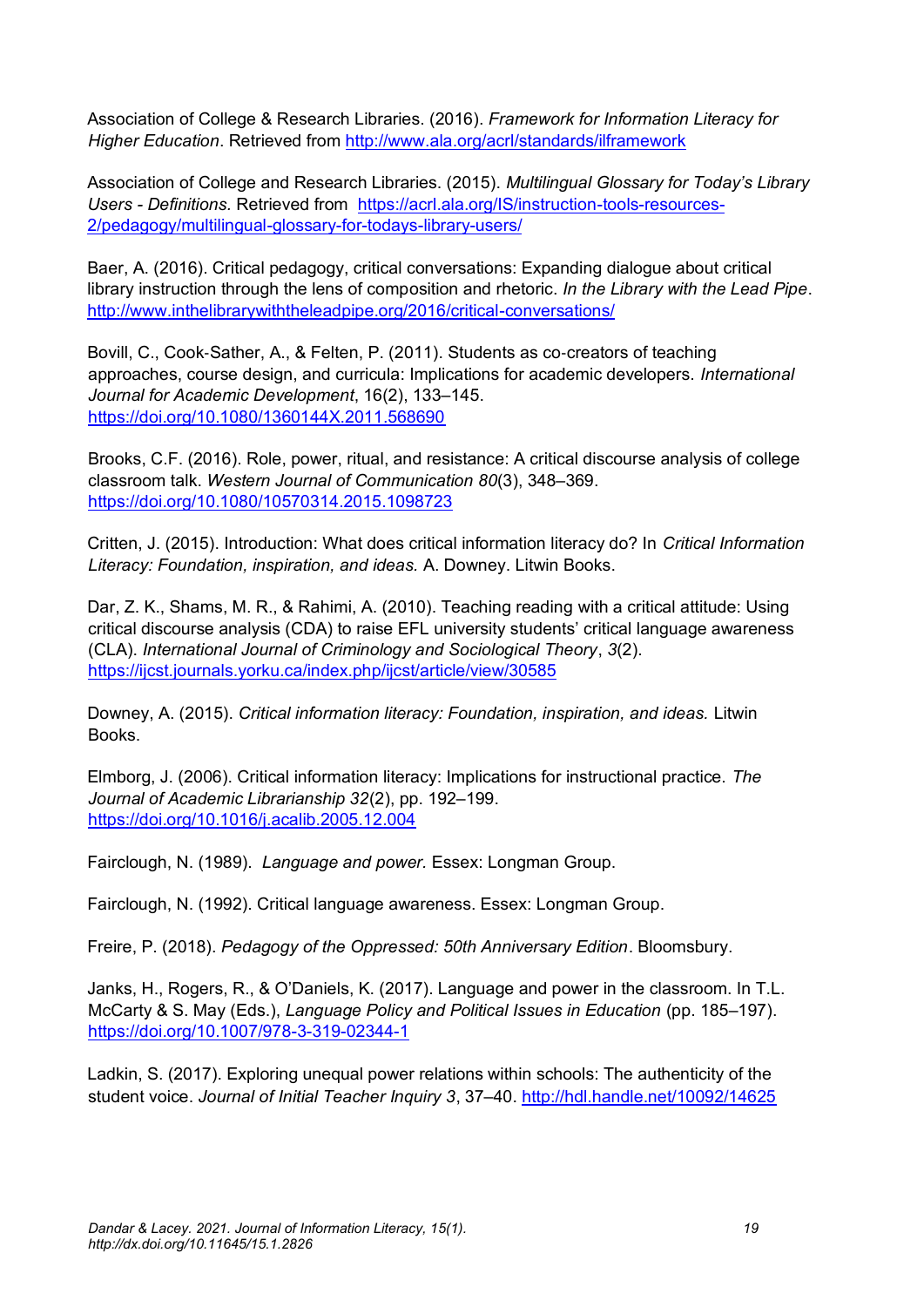Machin, D., & Mayr, A. (2012)*. How to do critical discourse analysis: A multimodal introduction*. Sage.

Mandalios, J. (2013). RADAR: An approach for helping students evaluate Internet sources. Journal of Information Science, 39, 470–478.<https://doi.org/10.1177/0165551513478889>

Mayr, A. (2008). Introduction: Power, discourse and institutions. In A. Mayr (Ed.) *Language and Power: An Introduction to Institutional Discourse (pp.1–25). London: Continuum International* Publishing Group.

Meriam Library at California State University, Chico. (2010, September 17). Evaluating information: Applying the CRAAP test. Retrieved fro[m](http://www.csuchico.edu/lins/handouts/eval_websites.pdf) [http://www.csuchico.edu/lins/handouts/eval\\_websites.pdf](http://www.csuchico.edu/lins/handouts/eval_websites.pdf)

Moreno-Lopez, I. (2005). Sharing power with students: The critical language classroom. *Radical Pedagogy*. Retrieved fro[m](http://radicalpedagogy.icaap.org/content/issue7_2/moreno.html) [http://radicalpedagogy.icaap.org/content/issue7\\_2/moreno.html](http://radicalpedagogy.icaap.org/content/issue7_2/moreno.html)

Mukherjee-Reed, A. & Szeri, A. (2019). University of British Columbia 2018-19 Annual Enrolment Report. University of British Columbia. Retrieved from [https:/opair.ok.ubc.ca/wp-content/uploads/sites/39/2019/03/2018-19-Enrolment-](https://opair.ok.ubc.ca/wp-content/uploads/sites/39/2019/03/2018-19-Enrolment-Report.pdf)[Report.pdf](https://opair.ok.ubc.ca/wp-content/uploads/sites/39/2019/03/2018-19-Enrolment-Report.pdf)

Mulderrig, J., Montesano Montessori, N., & Farrelly, M. (2019). *Critical policy discourse analysis: Advances in critical policy studies series.* Edward Elgar Publishing. <https://doi.org/10.4337/9781788974967>

Nicholson, K. (2016). Information literacy as a situated practice in the neoliberal university. *Proceedings of the Annual Conference of CAIS.* <https://doi.org/10.29173/cais864>

Pagowsky, N., & McElroy, K. (2016). "Introduction". In N. Pagowsky and & K. McElroy (Eds.), *Critical Library Pedagogy Volume 1: Essays and Workbook Activities* (pp. xvii–xxi). Association of College and Research Libraries.

Rodriguez, G. M. (2013). Power and agency in education: Exploring the pedagogical dimensions of funds of knowledge. *Review of Research in Education*, *37*(1), 87–120. <https://doi.org/10.3102/0091732X12462686>

Rogers, R., & Mosley Wetzel, M. (2013). *Designing critical literacy education through critical discourse analysis: Pedagogical and research tools for teacher researchers*. Routledge. <https://doi.org/10.4324/9780203070864>

Rogers, R. (2017). *Reclaiming powerful literacies: New horizons for critical discourse analysis.*  Routledge.<https://doi.org/10.4324/9781315206318>

SAGE Publications. (2019). *Using word frequencies to analyze political language and moral focus*. SAGE Research Methods Datasets. Retrieved from [https://methods.sagepub.com/base/download/DatasetStudentGuide/word-frequency-analyse](https://methods.sagepub.com/base/download/DatasetStudentGuide/word-frequency-analyse-political-language-moral)[political-language-moral](https://methods.sagepub.com/base/download/DatasetStudentGuide/word-frequency-analyse-political-language-moral)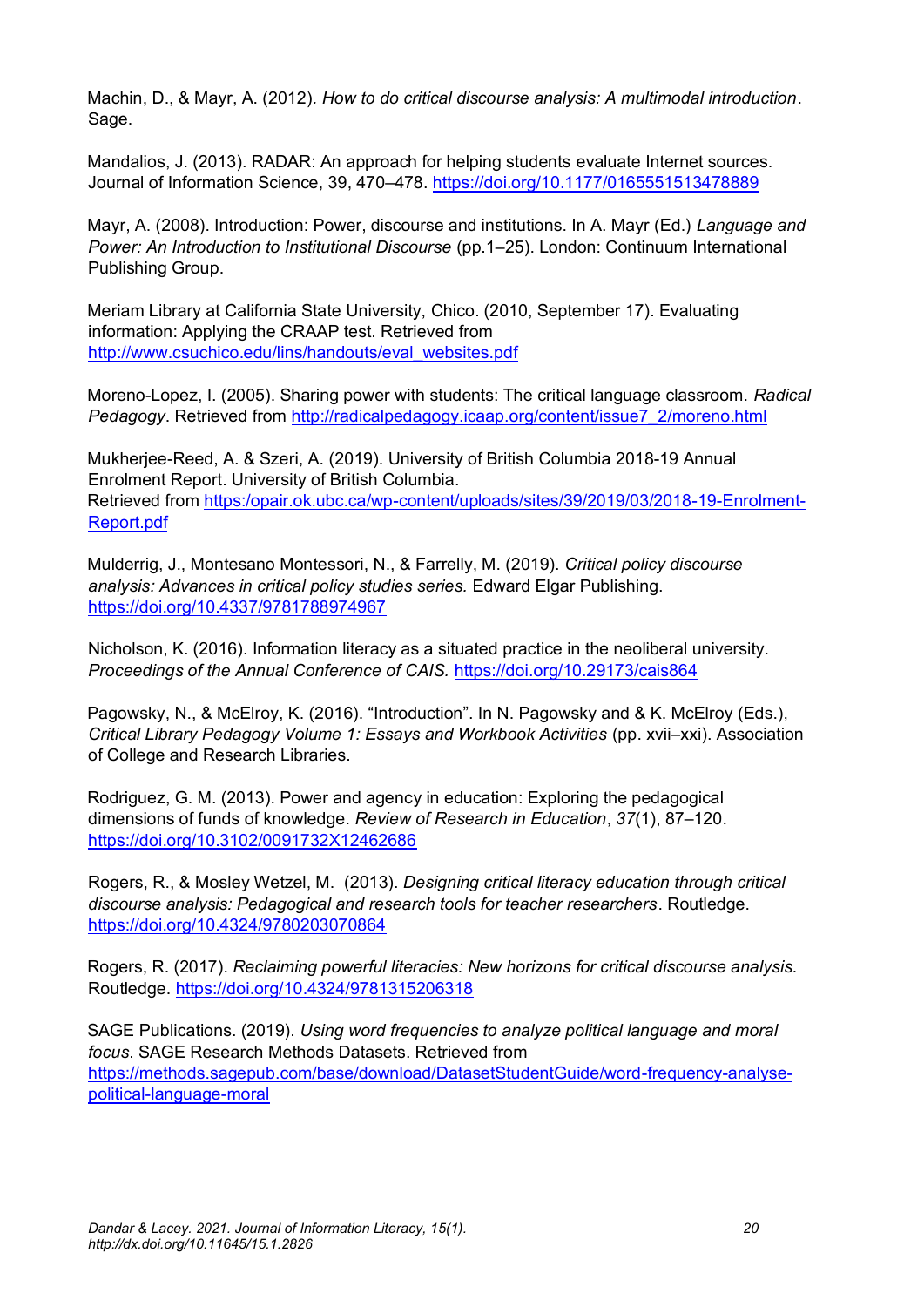Schaub, G., Cadeno, C., Bravender, P., & Kierkus, C. (2017). The language of information literacy: Do students understand? *College & Research Libraries*, *78*(3), 283. <https://doi.org/10.5860/crl.78.3.283>

Scott, J. (2001). *Power*. Malden, MA: Blackwell Publishers Inc.

Scott, R. E. (2016). If we frame it, they will respond: Undergraduate student responses to the framework for information literacy for higher education. *The Reference Librarian, 58*(1), 1–18. <https://doi.org/10.1080/02763877.2016.1196470>

Tewell, E. C. (2018). The practice and promise of critical information literacy: Academic librarians' involvement in critical library instruction. *College & Research Libraries*, *79*(1), 10. <https://doi.org/10.5860/crl.79.1.10>

## **Appendix**

### **Appendix 1: Case study one lesson plan from 2019**

First-Year English Orientation

Lesson Duration: 50-80 minutes

Materials needed:

- Laptop
- Whiteboard Markers
- Resource Packages
- Sweets

Learning Objectives:

By the end of this session students should be able to:

- 1. Find and locate key resources and services through the library including making a writing appointment, subject librarians, citation style guides, borrowing materials, asking for help;
- 2. Describe types and formats of university sources primarily books and journal articles, as well as peer-review;
- 3. Construct and conduct a search in Summon using keywords, AND, quotation marks, and limiting options such as peer-review or source type.

#### Setting the Stage

| Content                                                        | Time      |
|----------------------------------------------------------------|-----------|
| Welcome and Introduction                                       | $5-8$ min |
| Overview of learning objectives                                |           |
| Ice Breaker: What comes to mind when you think<br>of a Library |           |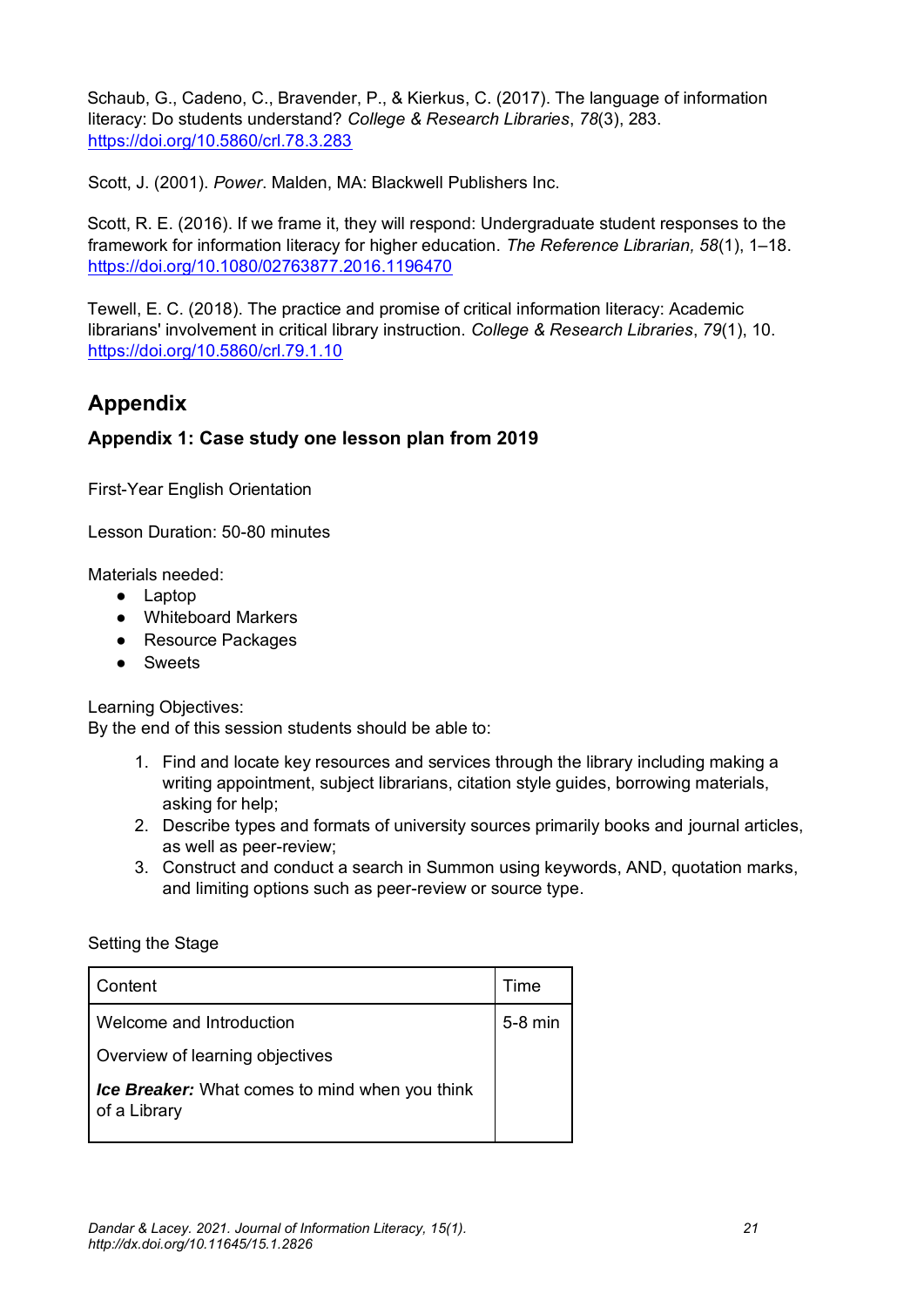(Think/Pair/Share – Table Discussion – Group Discussion - Mentimeter)

#### Main Lesson

| Content                                                                                                                                                                                                                                                                                                                                                                                               | Time                               | Framework                                                                                                                                                                                                             |
|-------------------------------------------------------------------------------------------------------------------------------------------------------------------------------------------------------------------------------------------------------------------------------------------------------------------------------------------------------------------------------------------------------|------------------------------------|-----------------------------------------------------------------------------------------------------------------------------------------------------------------------------------------------------------------------|
| 1. Using the Library website<br><b>Library Website Scavenger Hunt</b>                                                                                                                                                                                                                                                                                                                                 | 8 min                              | Information Creation as a<br><b>Process</b>                                                                                                                                                                           |
| (In tables or small groups – record on whiteboards)<br>2. Types of Sources<br><b>Scholarly/Academic or Not?</b><br>(In tables or small groups)<br>Have students fill it out on the chart or on<br>individual whiteboards<br>Criteria to consider when evaluating sources and<br>thinking about context of sources<br>3. Finding Information Sources<br>Discussion on finding information in real life | $10 \text{ min}$                   | Info may be<br>perceived<br>differently based on<br>the format<br>Authority is Constructed and<br>Contextual<br>Use research tools<br>and indicators of<br>authority to<br>determine the<br>credibility of<br>sources |
| (Think/Pair/Share – Table Discussion – Group<br>Discussion)                                                                                                                                                                                                                                                                                                                                           | 2 min<br>5 min                     | Research as Inquiry<br>Seek appropriate                                                                                                                                                                               |
| <b>Library Searching 101</b><br><b>AND/OR</b><br><b>Quotation marks</b><br>Keywords<br><b>Which search strategies?</b><br>(Table activity – record on whiteboards)<br>Limiters discussion                                                                                                                                                                                                             | 5 min<br>$10 \text{ min}$<br>3 min | help when needed<br><b>Break questions</b><br>into smaller pieces<br>limiting the scope of<br>investigation                                                                                                           |
| Peer-Review<br>Wrap up and Questions?                                                                                                                                                                                                                                                                                                                                                                 | $2-5$ min                          |                                                                                                                                                                                                                       |

Librarian Reflection: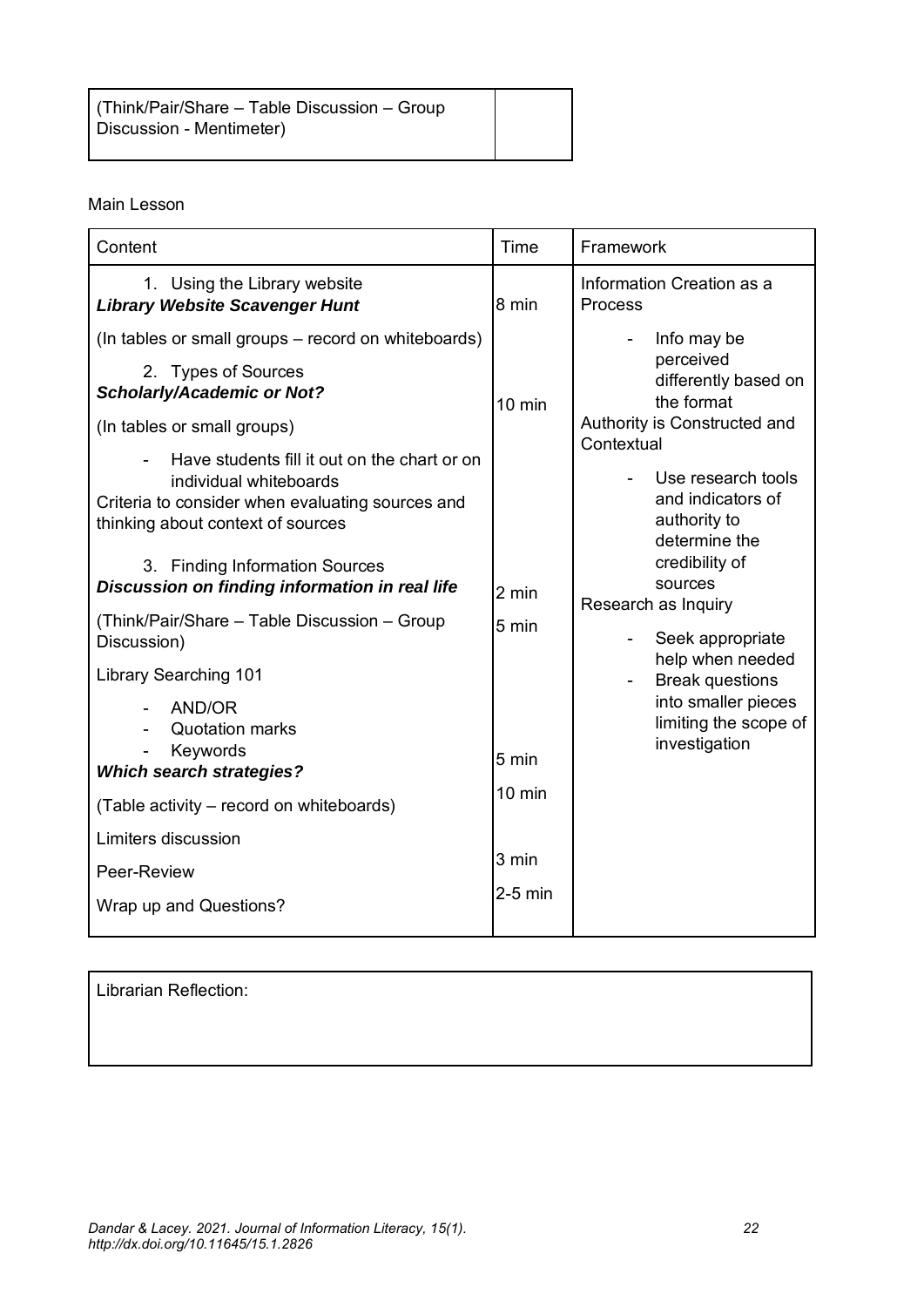### **Appendix 2: Case study two lesson plan from 2019**

New Students Orientation (general, not program-specific)

Lesson Duration: 45-50 minutes

Materials needed:

- Laptop or USB with presentation slides
- Whiteboard markers and flipchart paper for small-group discussion
- Link to "Is this article peer-reviewed?" library FAQ, Kahoot quiz
- Incentive (e.g. sweets, university-branded pens or pencils)

Learning Objectives:

In this session, you will discover:

- 1. Library services available to support your academic research during COVID-19
- 2. Best starting points on the library homepage to begin your academic research
- 3. Tips for developing a search strategy
- 4. What peer-reviewed means and why it is important to your literature searches

#### Setting the Stage

| Content                                                                                                                                                                                                                                                                                                                                                                        | Time   |
|--------------------------------------------------------------------------------------------------------------------------------------------------------------------------------------------------------------------------------------------------------------------------------------------------------------------------------------------------------------------------------|--------|
| Welcome and introductions<br>1.<br>2. Traditional lands acknowledgement<br>3. Overview of learning objectives<br>4. Lecture-style:<br>Overview of the physical library space and<br>services (interlibrary loan, textbook reserves,<br>bookstore, writing centre, book renewals,<br>printing/scanning, group and silent study spaces,<br>computer lab, breakout room bookings) | 5 mins |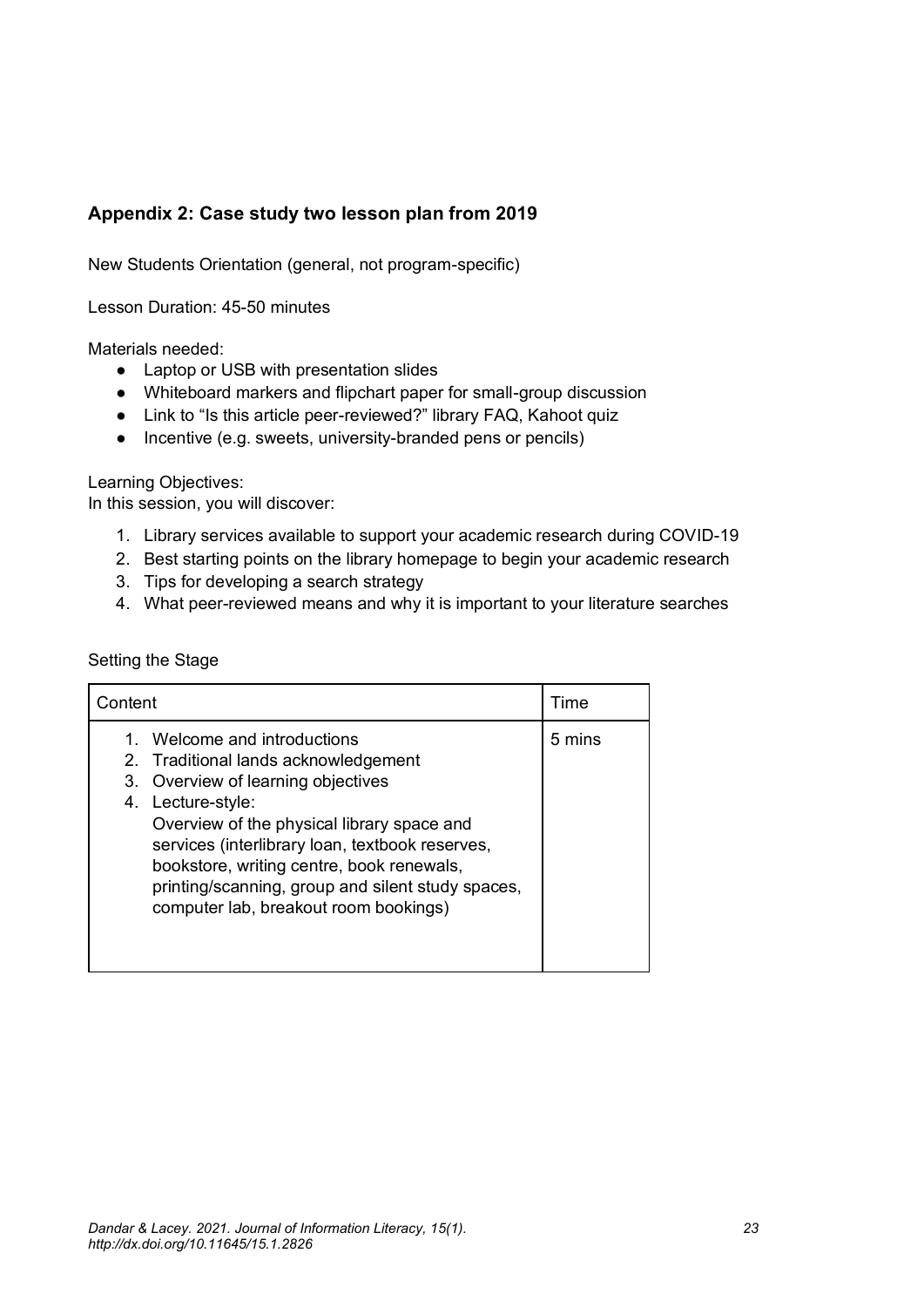#### Main Lesson

| Content                                                                                                                                                                                                                                                                                                                                                                                                                                                                                                                                                                         | Time              | Framework                                                                                                                                                                                                 |
|---------------------------------------------------------------------------------------------------------------------------------------------------------------------------------------------------------------------------------------------------------------------------------------------------------------------------------------------------------------------------------------------------------------------------------------------------------------------------------------------------------------------------------------------------------------------------------|-------------------|-----------------------------------------------------------------------------------------------------------------------------------------------------------------------------------------------------------|
| 1. Small-group discussion: What is "peer-<br>review" and why it is important?<br>Ask students to share responses<br>Validate responses, provide academic<br>$\bullet$<br>definition of peer-review and why<br>instructors believe it to be important to<br>student assignments<br>Discuss other forms of knowledge that is<br>reviewed by peers amongst other<br>communities external to academia and why<br>that knowledge can be important for their<br>academic studies (e.g. Traditional<br>Indigenous knowledge providing differing<br>perspectives to Western ideologies) | $8 - 10$<br>mins  | Authority is Constructed and<br>Contextual<br>Use research tools<br>and indicators of<br>authority to determine<br>the credibility of<br>sources                                                          |
| 2. Quick poll: Is it okay to use Wikipedia in<br>your research?<br>Ask students why they respond yes or no<br>How Wikipedia has value for preliminary<br>searching, providing an overview of topic,<br>contains links to scholarly materials<br>Instructors generally do not allow citing<br>Wikipedia in assignments                                                                                                                                                                                                                                                           | 2 mins            | Searching as Strategic<br>Exploration<br>Searching as a<br>strategy to learn the<br>vocabulary and<br>language, influential<br>researchers and<br>perspectives of a<br>chosen field,<br>discipline, topic |
| 3. Instructor demo of starting points (search<br>tools) for research on library homepage<br>How to find academic peer-reviewed<br>articles in the main library search tool and<br>its key search features/functions<br>How to use a search strategy to find<br>literature, some tips for developing a starter<br>strategy using AND/OR<br>How and where to find books, media,<br>subject-specific information and stats                                                                                                                                                         | $10 - 15$<br>mins | Research as Inquiry &<br>Searching as Strategic<br>Exploration<br>Seek multiple<br>perspectives during<br>information gathering<br>and assessment<br>Consider research as<br>open-ended<br>exploration    |